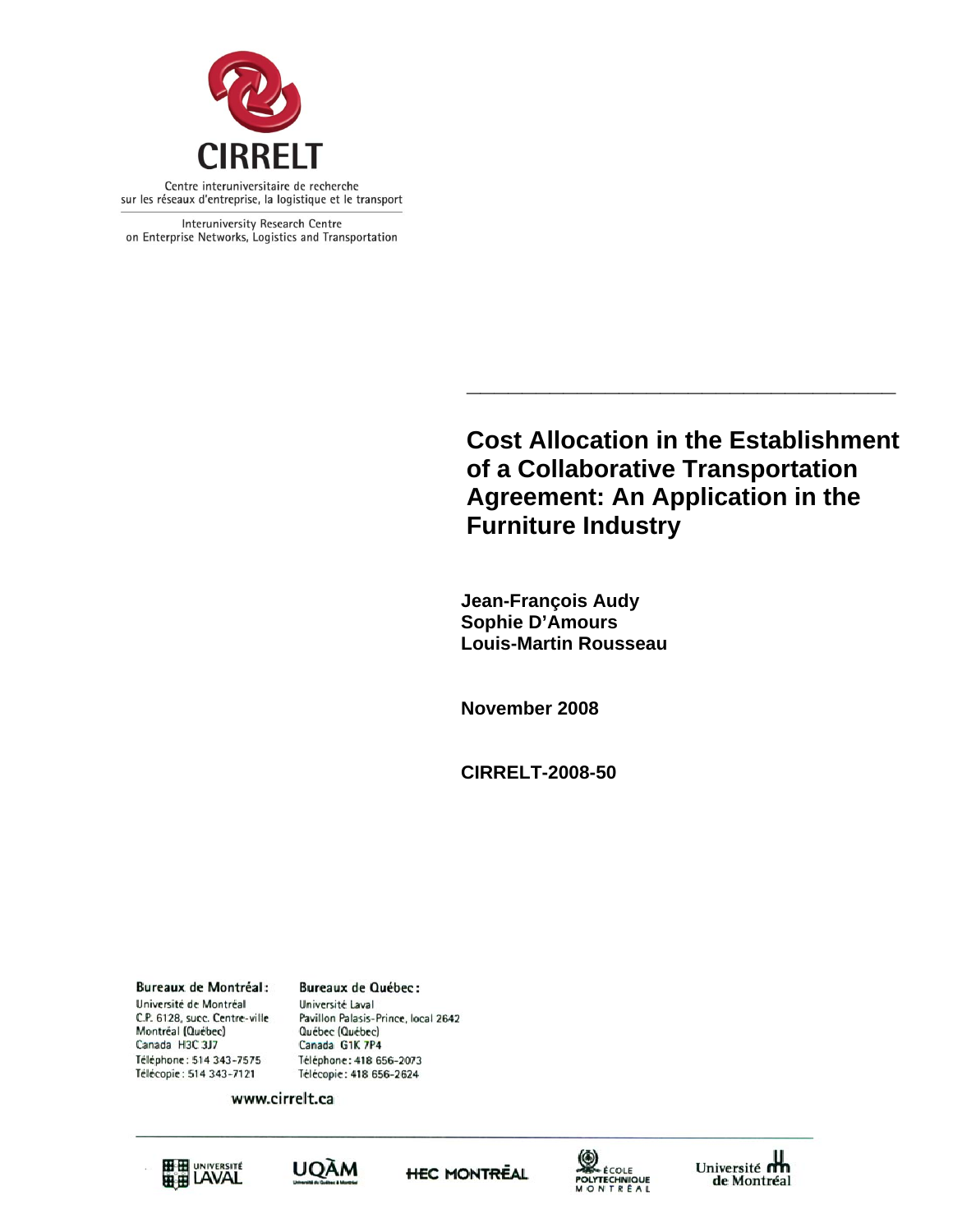# **Cost Allocation in the Establishment of a Collaborative Transportation Agreement: An Application in the Furniture Industry**

# Jean-François Audy<sup>1,2,\*</sup>, Sophie D'Amours<sup>1,2</sup>, Louis-Martin Rousseau<sup>1,3</sup>

- <sup>1</sup> Interuniversity Research Centre on Enterprise Networks, Logistics and Transportation (CIRRELT)
- <sup>2</sup> Département de génie mécanique, Pavillon Adrien-Pouliot, Université Laval, Québec, Canada G1K 7P4
- <sup>3</sup> Mathematics and Industrial Engineering Department, École Polytechnique de Montréal, C.P. 6079, succursale Centre-ville, Montréal, Canada H3C 3A7

**Abstract.** Transportation is an important part of the Canadian furniture industry supply chain. Even though there are often several manufacturers shipping in the same market region, coordination between two or more manufacturers is rare. Recently, important potential cost-savings and delivery time reduction has been identified through transportation collaboration. In this paper, we propose and test, on a case study involving four furniture companies, a logistics scenario that allows transportation collaboration. Moreover, we address the key issue of cost-savings sharing, especially when heterogeneous requirements by each collaborating company impact the cost-savings. To do so, we propose a new cost allocation method which is validated through a case study. Sensibility analysis completes the discussion.

**Keywords**. Collaboration, cost allocation, furniture industry, game theory, horizontal cooperation, road transport**.** 

**Acknowledgements.** The authors wish to thank Philippe Marier of FORAC Research Consortium, Charles Doucet of the Quebec Furniture Manufacturers Association and the project leaders in the four furniture companies of the case study for their contribution to this work. Also, the authors wish to acknowledge the financial support of the Natural Sciences and Engineering Research Council of Canada (NSERC) and the private and public partners of the FORAC Research Consortium.

**\_\_\_\_\_\_\_\_\_\_\_\_\_\_\_\_\_\_\_\_\_\_\_\_\_\_\_\_\_**

- Dépôt légal Bibliothèque et Archives nationales du Québec, Bibliothèque et Archives Canada, 2008
- © Copyright Audy, D'Amours, Rousseau and CIRRELT, 2008

Results and views expressed in this publication are the sole responsibility of the authors and do not necessarily reflect those of CIRRELT.

Les résultats et opinions contenus dans cette publication ne reflètent pas nécessairement la position du CIRRELT et n'engagent pas sa responsabilité.

<sup>\*</sup> Corresponding author: Jean-Francois.Audy@cirrelt.ca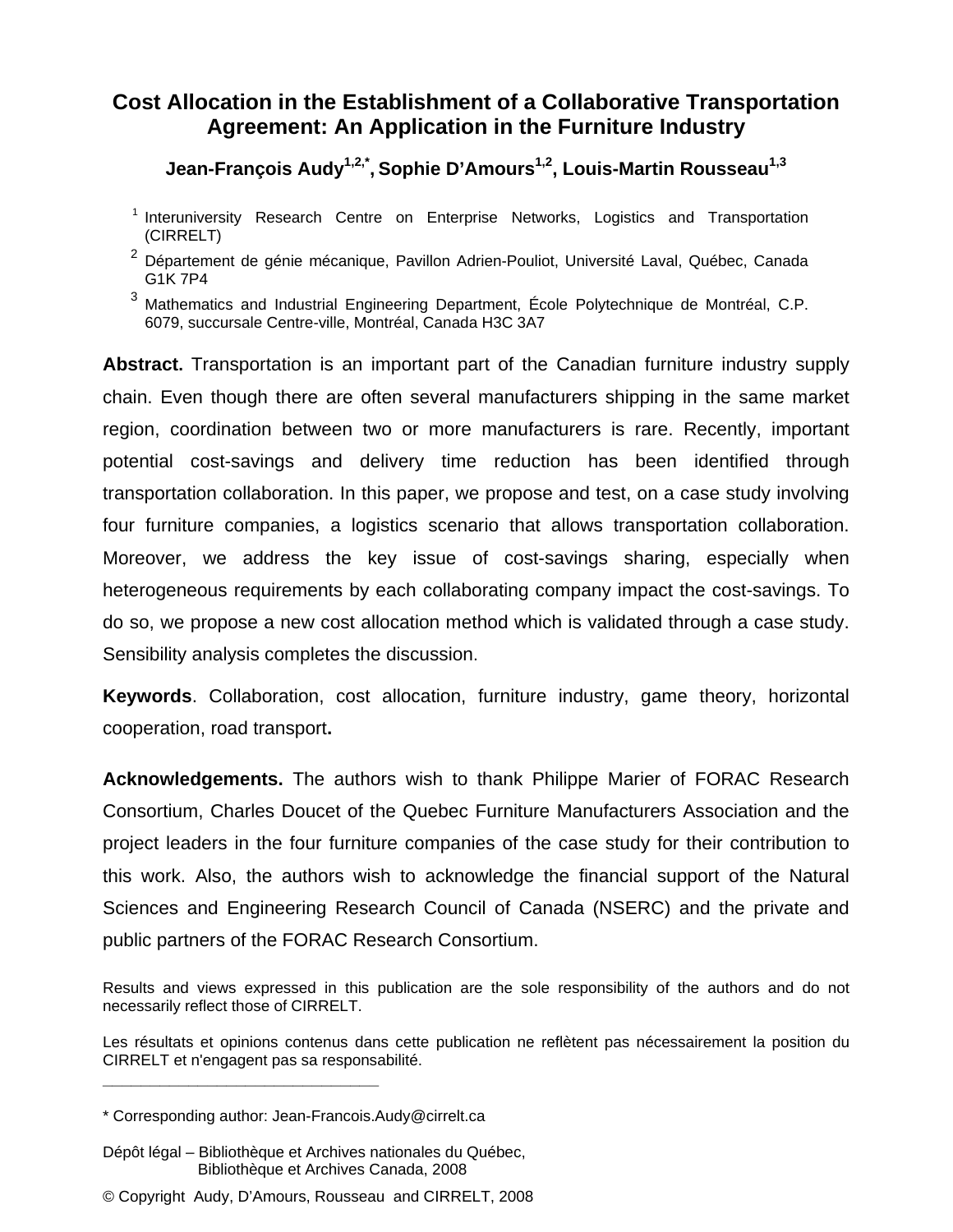### **1. INTRODUCTION**

With 95-96% of the total export value over the last decade (IC, 2008), the main export market of the Canadian furniture industry is the United States. Canada and the U.S. being neighbouring countries, most deliveries are made by truck over long distances. In 2006, the export value was 3.9\$CAD billion, a decrease of 6.9% of the historical peak in 2000, while the total export value of furniture in the U.S. rose by 173% (ITA, 2008). Increased competition from countries with low production costs, mainly China, together with escalating fuel prices, U.S. customs security and environmental concerns have created the need to improve transportation efficiency.

The appreciation of the Canadian dollar against the U.S. dollar in recent years, as well as the request of furniture retailers to reduce delivery time have also put extra pressure on the Canadian furniture industry supply chain. Efficiency, velocity and flexibility of transportation operations are essential elements that constitute the furniture manufacturer of the future as described by (Archambault *et al*, 2006).

However, even when different furniture companies located in the same region ship to the same market regions, the same cities and/or the same furniture retailers, coordination in the transportation operations between two or more companies is rare. Two recent internal studies (Audy and D'Amours, 2008) demonstrating significant potential benefits for the industry have led to increasing interest in transportation coordination through collaborative planning. These studies were conducted in the province of Quebec, which employs a third of the work force in the furniture industry in Canada (MEDIE, 2007). By exploring different collaborative logistics scenarios among a group of furniture companies, these studies identify cost and delivery time reductions as well as gain in market geographic coverage.

However, even though a logistics scenario of collaboration can provide substantial benefits for the group, each company needs to evaluate the scenario according to its own benefits. This individual evaluation can lead to a situation where the logistics scenario with the highest cost-savings for the group, named the *optimal cost-savings scenario*, does not provide the individual highest cost-savings to some company or worse, provides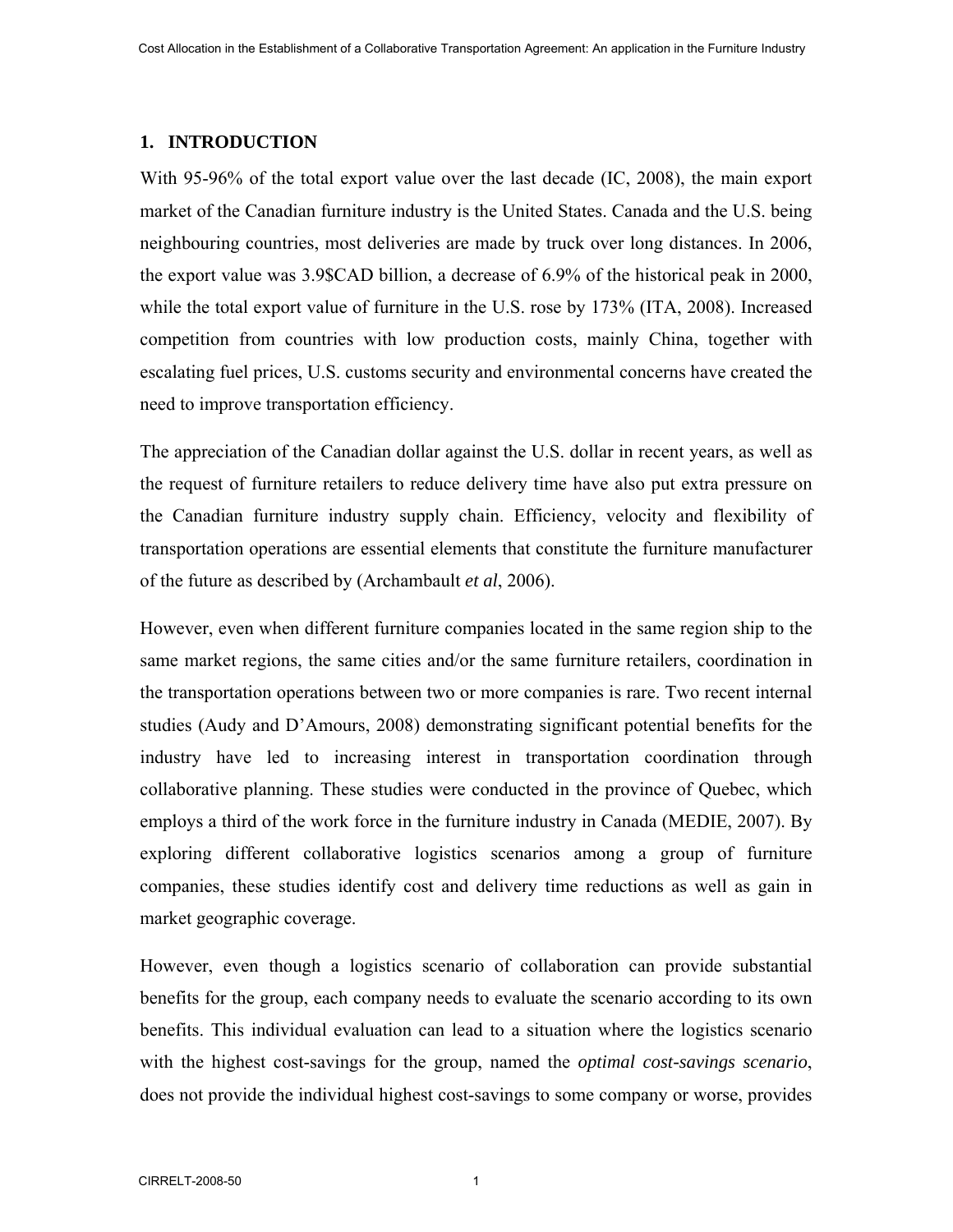one or more negative benefits. As a result, without any modifications, this *optimal costsavings scenario* would be rejected in favour of another scenario that may not capture all the potential cost-savings and may eventually exclude some of the companies. This situation was reported by (Audy and D'Amours, 2008) in their case study involving four furniture manufacturers.

In this paper, we integrate in the *optimal cost-savings scenario* the modifications which satisfy the conditions allowing its establishment by the whole group. Moreover, since the establishment of this scenario relies on a negotiated collaboration agreement among the future partners, we study the key issue of cost-savings sharing. More specifically, we study how cost-savings should be shared to the satisfaction of all companies when heterogeneous requirements among the partners impact the total cost of the *optimal costsavings scenario* and need to be taken into account. Based on two methods existing in the literature, we propose and compute a new method to achieve these goals. We then analyze the impact of different sharing strategies according to different results in the negotiation of the collaboration agreement.

The paper is organized as follows. We first introduce in Section 2 the transportation operation modes and planning problem studied in the context of the Canadian furniture industry. Then, in Section 3 we discuss the benefits of collaborative transportation planning and, in Section 4, we present a logistics scenario allowing an implementation of collaborative transportation planning in an industrial case study with four furniture companies. In Sections 5 and 6 we discuss respectively how to share cost-savings and how to share a reduction to these cost-savings. In both cases, we present a modified method to do so. In Sections 7, numerical results of the two modified methods are illustrated and discussed using the case study as well as an impact analysis on two parameters in the negotiation. Finally, concluding remarks are provided.

# **2. TRANSPORTATION OPERATION MODES**

In the Quebec furniture industry, most furniture retailers' (i.e. the customers) orders are less-than-truckload size shipments and are delivered by truck. Some companies' ship palletized disassembled furniture while others, such as the companies in the case study,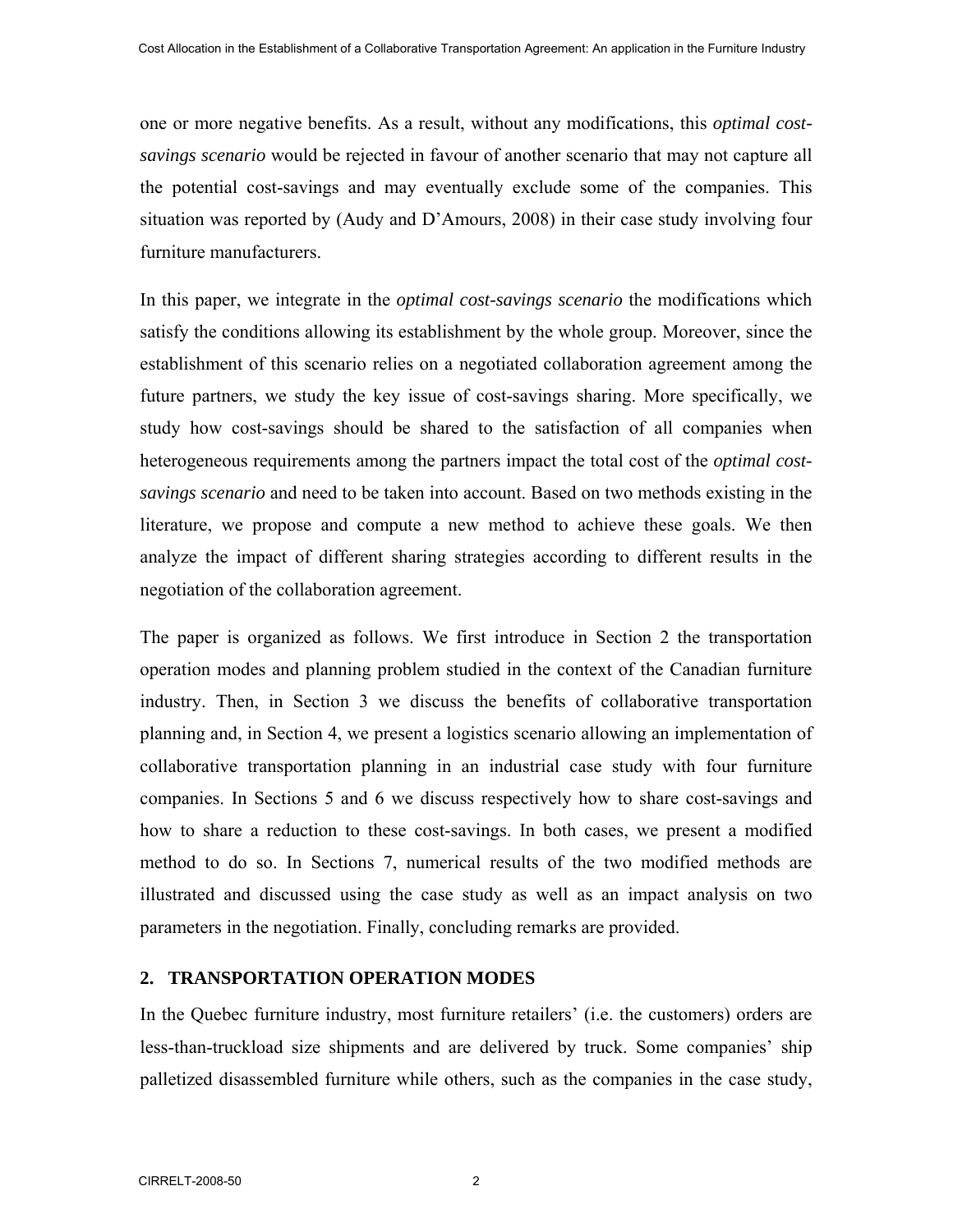ship assembled furniture inside cardboard boxes. For the latter, the volume of the trailer is the capacity limit rather than the weight. The maximum volume is variable depending on the dimensions of the assorted boxes and the skill of the loading staff. In the case study, the limit has been fixed at around a conservative volume of 2900 cubic feet and all cardboard boxes of an order must be carried together in order to visit the customer only once.

Furniture companies rely on carriers to execute their transportation activities. These carriers operate mainly according to one of the two following modes.

The first mode is multiple-stop truckload (TL) operations. The TL carrier delivers a trailer to the shipping dock of the furniture company who loads the trailer with many shipments. Occasionally, only one shipment will fill the trailer, but on average, 9 to 21 shipments are needed to do so. Soon after the trailer is loaded, a driver of the TL carrier will leave for the destination of its first customer delivery. Since the shipments are not handled again before their delivery to the customer, the loading of the trailer must respect the 'First In, Last Out' constraint: the sequence of the deliveries of the shipments is the reverse of the sequence of the loading of the shipments in the trailer.

Thus the loading decisions are tightly linked to the truck routing decisions. Efficient truck routing is a key issue for short delivery time and reduced cost. This planning is commonly done on a weekly basis by the furniture company. Each planned delivery trip must respect operational constraints such as the driver's hours of service regulations (i.e. working/driving time daily limits and minimum daily rest time) and the business hours of the customers. The cost of a delivery trip is proportional to the total one-way travelling distance (i.e. from the dock of the company to the last customer delivery including all intermediate stops) with specific travelling distance rates by destination zone (i.e. the states of the last customer delivery). A cost by intermediate stop, a cost for customs documents preparation and a fuel surcharge is also charged on each delivery trip.

The second mode is less-than-truckload (LTL) operations. The LTL carrier always keeps a trailer at the furniture company in order to allow the company to load its shipment as it becomes ready. Each day or so, the LTL carrier comes with a new trailer and leaves with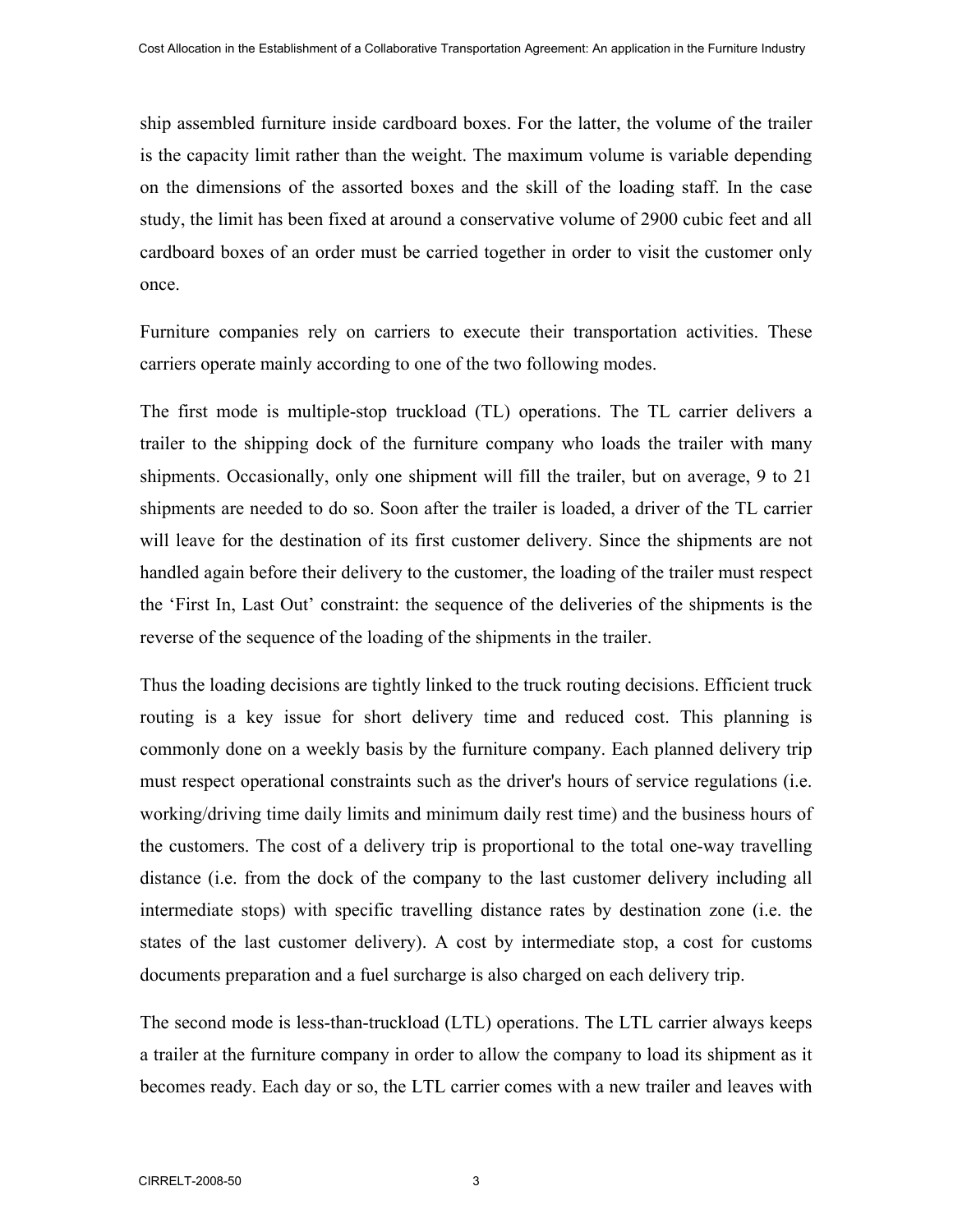the previous one to collect these shipments and bring them to its terminal. The LTL carrier handles these transportation/consolidation operations with many furniture companies in order to consolidate a large number of shipments at its terminal and to achieve truck routing several times a week and dispatch drivers regularly. After a shipment has been collected at the company, the LTL carrier guarantees its delivery inside a specific time range by destination zone. The increase of potential damage due to additional shipments handled is a disadvantage of the LTL mode.

The furniture company is charged on each of its shipments rather than on a delivery trip basis. The cost is proportional to the shipment volume, with specific rates by volume range and destination zone. The cost of shipment is subject to a minimum charge in addition to a fuel surcharge. The rate table structure of LTL carrier enables computing the cost of a shipment to the advantage or the disadvantage of the shipper, see e.g. (Klincewicz and Rosenwein, 1997) and (Caputo et al., 2005). The first is applied in the case study as this is the present situation for one of the companies.

When it is really cost-effective and the customer allows it, a furniture company operating with the first mode could use a regional LTL carrier located in the U.S. In this case, rather than planning the shipment delivery up to customer location, the delivery is planned up to one of the regional LTL carrier terminals who offers the service to the customer (e.g. within a radius of 200-300 km). In the case study, the regional terminals network of the North American carrier USF (www.usfc.com) has been used as a reference considering that this carrier is already used by one of the companies. The cost charged by a regional LTL carrier is usually proportional to the shipment weight and subject to a minimum charge in addition to a fuel surcharge.

# **3. COST-SAVINGS WITH COLLABORATION**

Currently, the companies in the case study realize their transportation operations with the carrier/mode they judge to be most beneficial for them. (Caputo *et al*, 2005) report that although different criteria may influence the selection of a carrier, such as quality of service, schedule reliability (both for pickup and delivery), possibility of negotiating terms and conditions, geographic location and cost, the latter is often the most important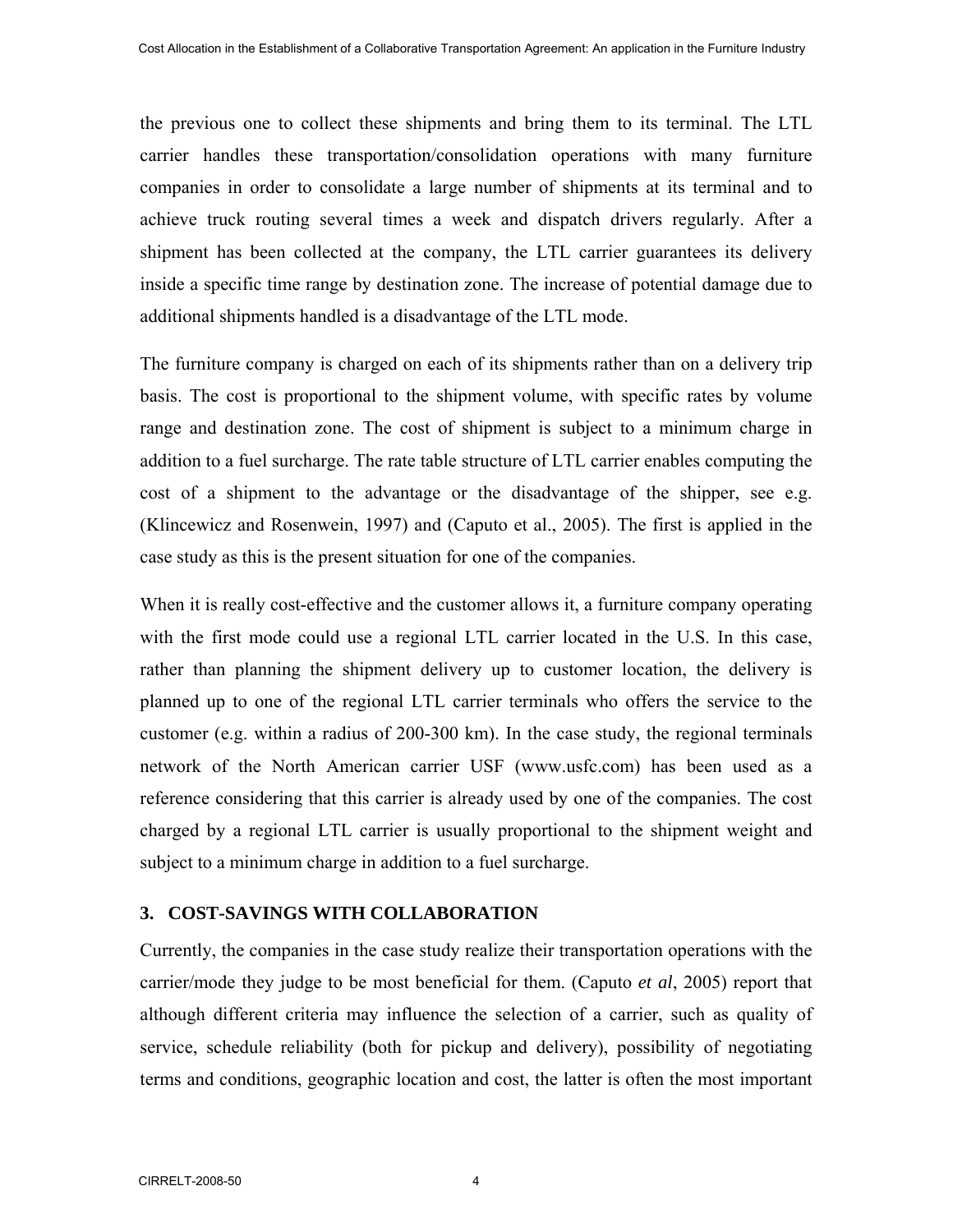as is the case for the four companies. Therefore, the case study focuses on the cost reduction benefit although delivery time is also measured. Meeting delivery time is a critical additional criterion for the companies as well as special requirements related to the handling of assembled furniture (e.g. air ride suspension trailer, careful handling staff).

According to (Cruijssen *et al*, 2007a), identifying and exploiting win-win situations among companies at the same level of the supply chain in order to increase their performance is about horizontal cooperation. We can consider this case study as an example of horizontal cooperation. The literature provides interesting case studies of horizontal cooperation among companies which report cost-savings opportunities, see e.g. (Bahrami, 2002), (Frisk *et al*, 2006), (le Blanc *et al*, 2007), (Cruijssen *et al*, 2007b) and (Ergun *et al*, 2007). In this paper, when the companies accomplish collaborative planning, cost-savings derive from two coordination opportunities: improved delivery trips and better transportation rates.

By planning together the delivery trips of the four companies' shipments, improvements in efficiency can be achieved, such as reduction in travelling distance and increase in the loading rate of the trailer. A savings of 5% by such improved efficiencies with multi-stop delivery trips among half a dozen manufacturing plants are reported by (Brown and Ronen, 1997). (Cruijssen *et al*, 2007b) report a 30.7% savings in a case study involving the planning of multi-stop delivery trips among three collaborating entities. Moreover, according to a sensitivity analysis on average order size, (Cruijssen *et al*, 2007b) report that collaborative planning appears to be more profitable in sectors where orders are small (i.e. less-than-truckload size shipments) than in sectors where the average order is large (i.e. truckload or close size shipments).

By negotiating their transportation rates together with the carrier rather than individually, the companies obtain, at the least, the better transportation rates among the four actual rates of the companies. (Kuo and Soflarsky, 2003) report discounts in the range of 20- 45% by negotiating with several carriers, with up to 70% discount from some large firms. The existence of these discounts, but in lower percentages, has been confirmed in our case study by a comparison of the actual rates of the four companies as well as a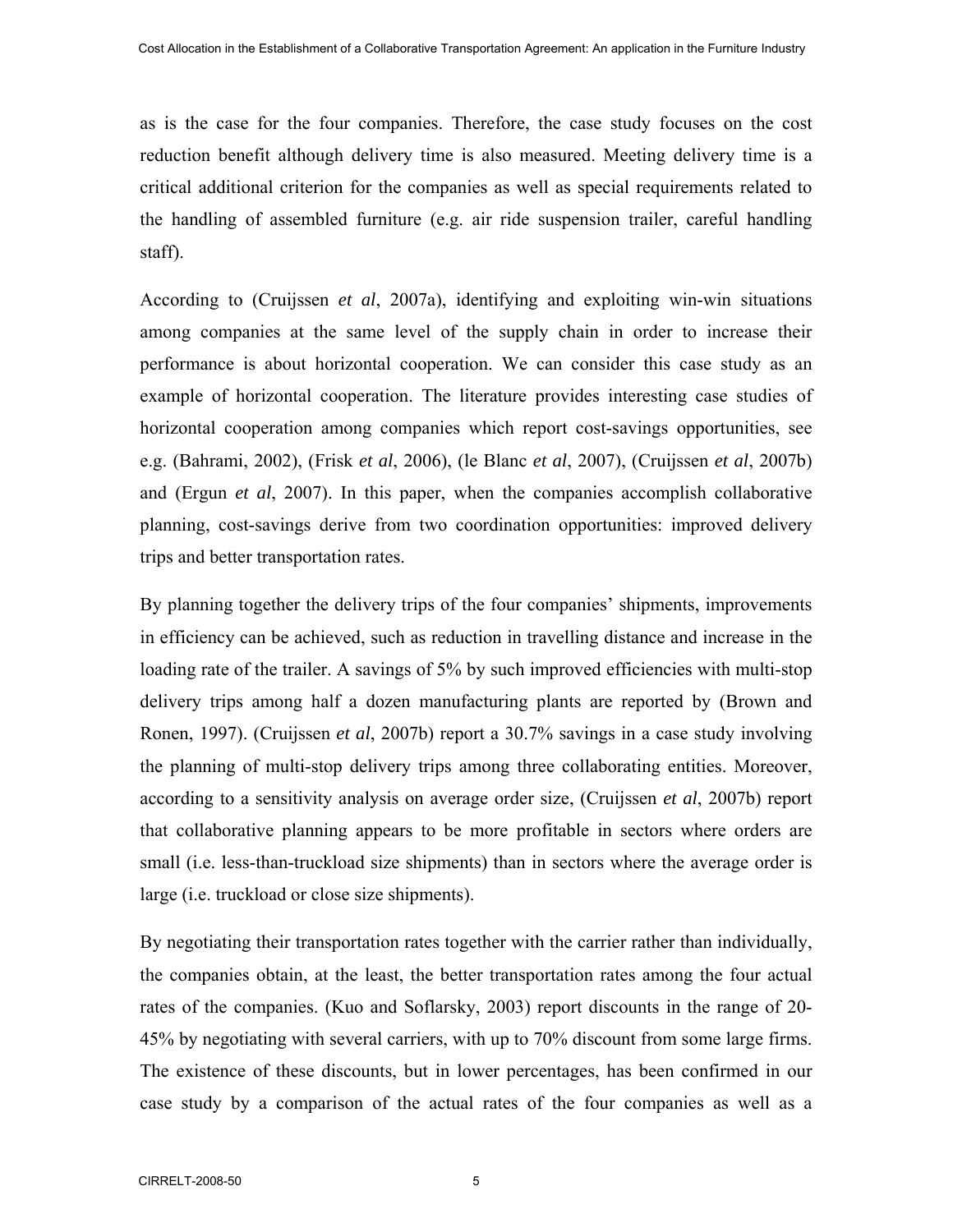quotation study done by a consulting firm among several LTL and TL carriers of assembled furniture operating in Quebec.

Along with shipping a greater volume, the companies can more easily use several carriers and therefore, as reported by (Caputo *et al*, 2005), take advantage of the backhauling practice of the carriers, i.e. usually in a destination zone, a specific carrier will have better rates because he has a significant number of customers inside this zone who allow him to be loaded during the return trip. For the companies in the case study, taking advantage of this practice is more pertinent than ever before. Indeed, the raise in recent years in the trucking flow imbalance between Canada and United-States increases the opportunities for the carriers to realize backhauling from the U.S. to Canada (NATSD, 2008).

# **4. ESTABLISHMENT OF THE COLLABORATION**

In the study by (Audy and D'Amours, 2008), collaborative planning was explored under four different logistics scenarios. For each scenario, Table 1 identifies the service provider to which the coalition outsources their operations of i) transportation upstream to the terminal, ii) consolidation-warehousing at the terminal, and iii) transportation downstream from the terminal. Note that the only difference between scenario #3 and #4 is the location of the terminal which has an impact on the total travelling distance and, consequently, the total cost.

|                       | Service provider                                                                  |                                                  |                                                   |  |  |
|-----------------------|-----------------------------------------------------------------------------------|--------------------------------------------------|---------------------------------------------------|--|--|
| Logistics<br>scenario | Transportation<br>upstream to the<br>terminal                                     | Consolidation and<br>warehousing at the terminal | Transportation<br>downstream from the<br>terminal |  |  |
| 1                     | LTL carrier                                                                       |                                                  |                                                   |  |  |
| $\overline{2}$        | TL carrier                                                                        | Company A                                        | TL carrier                                        |  |  |
| 3 and 4               | LTL carrier                                                                       | TL carrier                                       |                                                   |  |  |
|                       | LTL carrier                                                                       |                                                  |                                                   |  |  |
| 5                     | (Only the shipments that will have a delivery time delayed by more than two days) |                                                  |                                                   |  |  |
|                       | TL carrier                                                                        | Company A                                        | TL carrier                                        |  |  |

Table 1: The service provider of the logistics scenario #1-5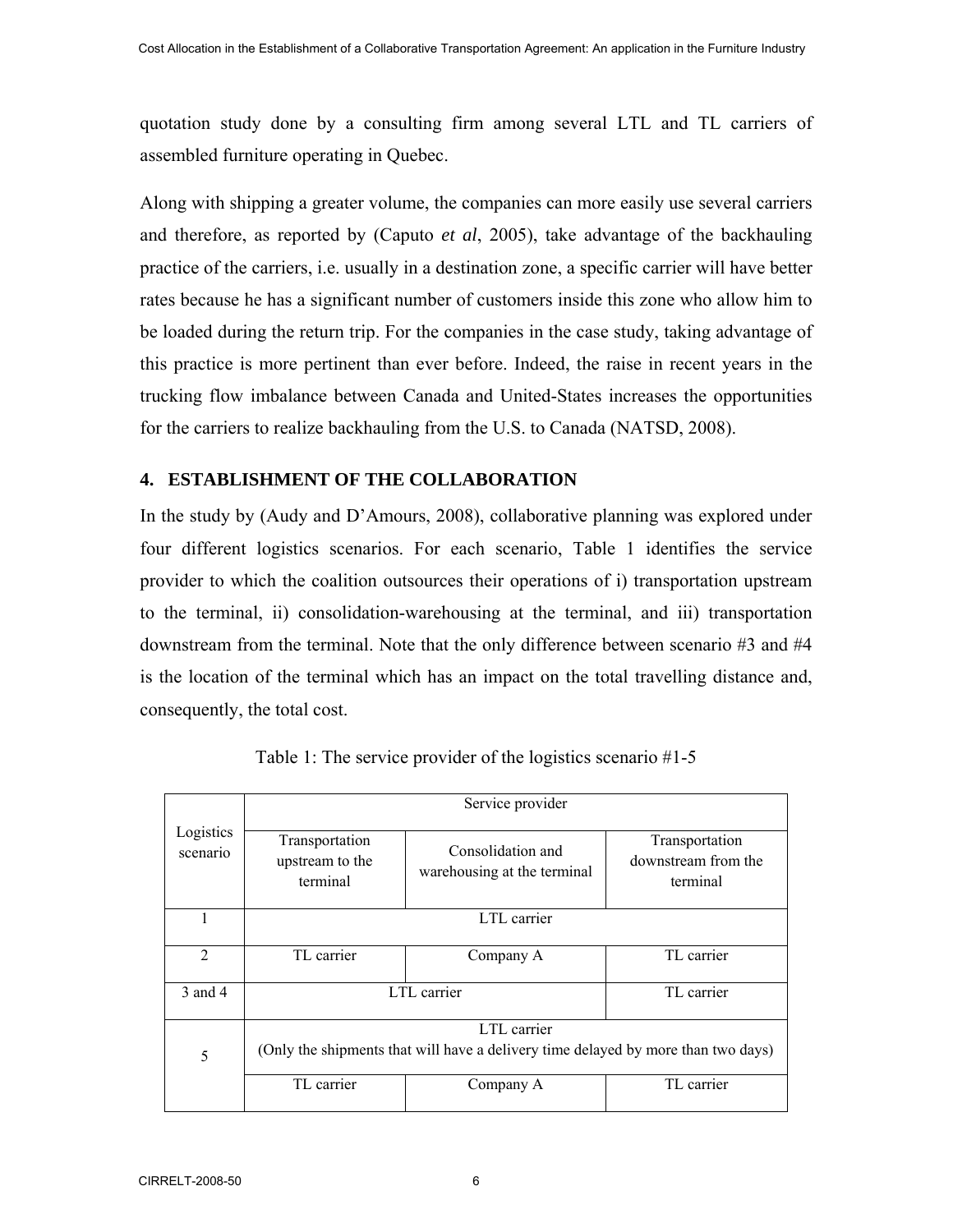Scenarios #2-4 result in more cost-savings than scenario #1. However, even though they reduce the delivery time average of the group, these three scenarios increase the delivery time average of two of the four companies while this was not the case with scenario #1. For some shipments, this increase means a delivery time delayed by three days or more which is not acceptable for almost all customers of the four companies (i.e. beyond the customers' delivery time expectations). However, scenario #1 leads to the exclusion of company A from the transportation coalition (i.e. obtains a negative saving) and, consequently, a logistics scenario #5 is proposed.

Scenario #5 combines a carrier of both the TL and LTL operation modes. (Caputo *et al*, 2005) report attractive benefits by using both modes, especially when LTL mode is used to deliver to marginal customers. We will thus assign to a LTL operation mode all the shipments that will have a delivery time delayed by more than two days in a TL operation mode. By outsourcing these shipments to an LTL carrier directly from the shipping dock of the companies, we ensure that the customers' delivery time expectations are respected. The other shipments, which represent the majority, are assigned to a TL carrier. Among the three scenarios without a LTL carrier (i.e. #2, 3 and 4), scenario #2 results in the highest cost-savings with an outsourcing of the consolidation-warehousing operations to company A. Note that scenario #2 is the scenario we named the *optimal cost-savings scenario* in the introduction. Thus, in scenario #5, the terminal for the shipment assigned to a TL carrier is located in the factory of company A. In fact, scenario #5 should not be considered as a totally new scenario but as the *optimal cost-savings scenario* to which more flexibility in the transportation operation is allowed in order to meet the requirements in delivery times of each company.

To avoid possible conflict of interest, the truck routing from the terminal is done by a computer application and company A must follow the transport plan obtained. In a discussion on inter-organizational systems, (Kumar and van Dissel, 1996) identify possible risks of conflict and strategies for minimizing the likelihood of such conflicts. In practice, possible conflict of interest or the appearance of such still remains. Companies B, C and D must accept this risk since company A must be considered as a kind of third party logistics (3PL) provider of consolidation-warehousing, truck routing and logistics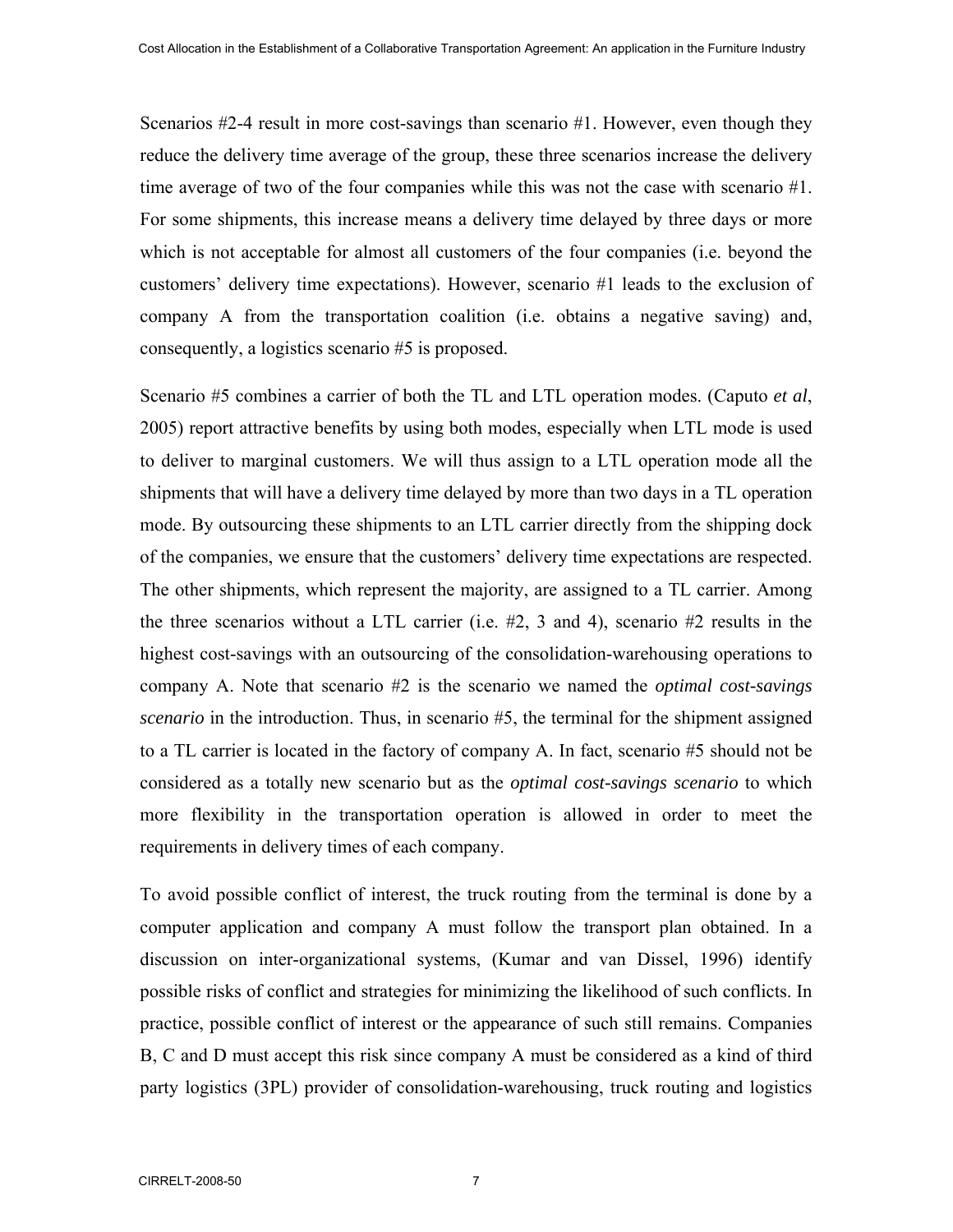services. Indeed, the offer of multiple and bundled services from an asset-based company, rather than just single and isolated transportation or warehousing service refers in the literature to a 3PL provider, see (Selviaridis and Spring, 2007) for a review. For its services, company A charges companies B, C and D a cubic foot flat rate on their total volume of shipments that transit by the terminal. This type of rate reflects how a service is charged in the furniture industry.

Transportation operations upstream/downstream to/from the terminal are outsourced to a TL carrier. The shipments of companies B, C and D are delivered, separately for each company, to the terminal during the week using only full truckload delivery except when a partial delivery is necessary on Friday afternoons to clear the shipments inventory at the company. During the weekends, trucks are routed and start their delivery trips from the terminal at company A.

Note that the TL carrier in the scenario should not be considered only as a transportation service provider operating alone. The carrier could belong to a group of collaborating carriers such as World Wide Logistics, an ongoing founding organization of six specialized furniture carriers (Thomas, 2008). Moreover, with customers across the U.S., the companies could be forced to outsource several carriers according to exclusive geographic area or to designate a lead logistics provider (LLP). LLP manages on behalf of its customer (here, the furniture companies) the complex relationships involving multiple providers (Lieb and Miller, 2002). In the literature, the term fourth party logistics (4PL) provider is also used to designate such a provider having this coordination capability see e.g. (van Hoek and Chong, 2001).

Finally, furniture companies B, C and D request another modification to the initial delivery trips planning. Indeed, if these companies grant the delivery to a regional LTL, this means that some of their shipments will be handled three times instead of twice, thus increasing the risk of potential damage. However, with some of their customers, furniture companies B, C and D have delivery agreements that specifically do not allow more than one transit operation, with the precise aim of reducing the risk of damage as well as problems caused by damage. Thus, to meet the requirements of some of the customers of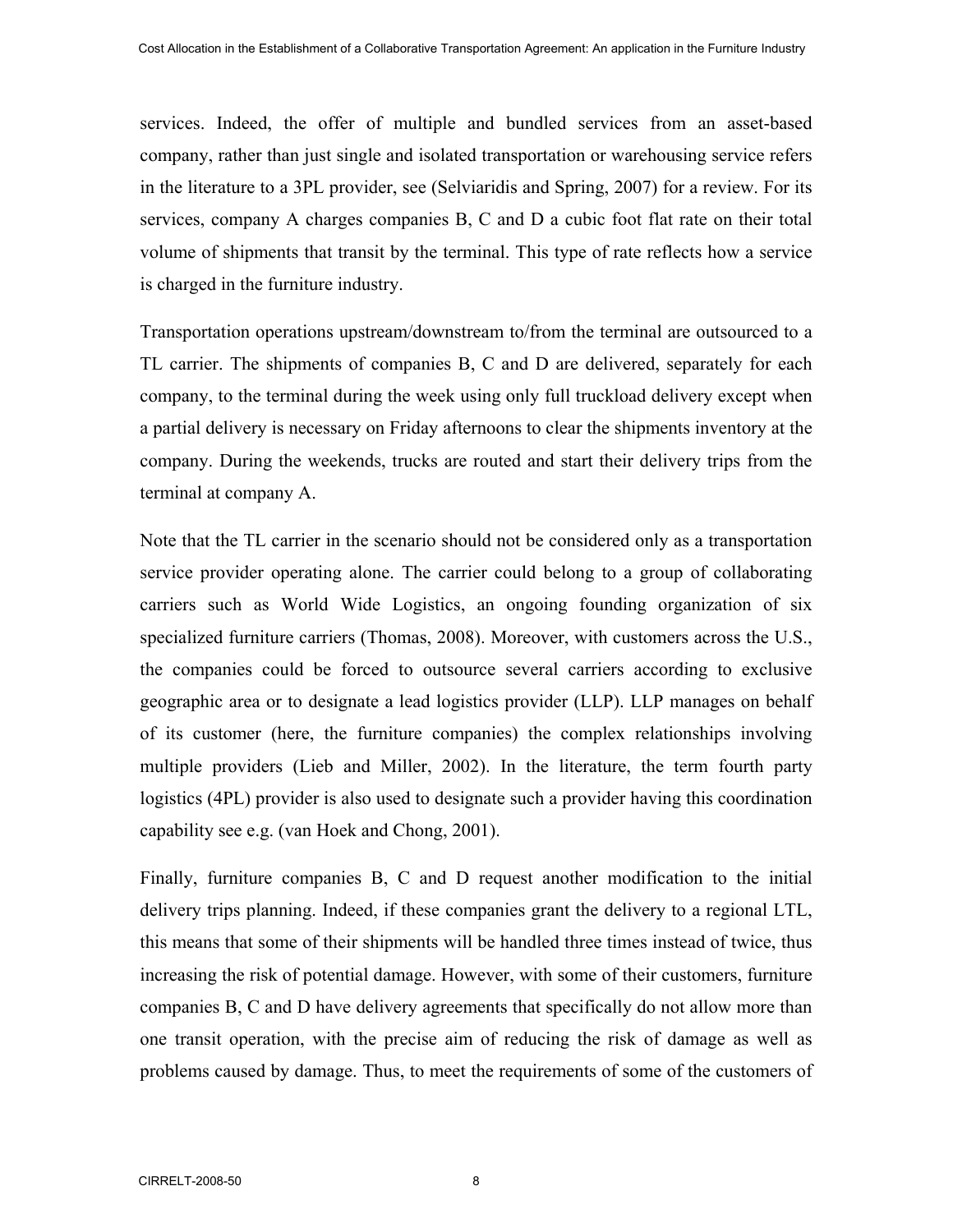furniture companies B, C and D, the use of regional LTL carrier is prohibited on all the shipments specified by these companies.

# **5. SHARING THE COST-SAVINGS OF THE COLLABORATION**

Collaboration brings up the following question. How should the cost-savings obtained through collaboration among a group of companies be shared between the companies? To address this problem, cooperative game theory provides a natural framework.

In cooperative game theory, a situation in which a group of companies, through cooperation, can obtain a certain benefit (such as a cost-savings) which can be divided without loss between them, can be described in an n-person game with transferable utility. Moreover, in such a game, a company is named a player, and a group of companies, a coalition. As mentioned by (Hadjdukavá, 2006), there are two fundamental questions that need to be answered in such a game: (1) which coalitions can be expected to be formed? (2) How will the players of coalitions that are actually formed apportion their joint benefit?

By studying a situation in which we aim to implement logistics scenario #5, we address the first question in a very restricted way. Indeed, we limit to one the number of coalitions that can be formed, namely the *grand coalition* which includes all players. This limitation must be taken into account in studying the second question in order to guarantee that no player or subset of players will obtain a higher cost-savings by acting outside the *grand coalition*. A coalition whose sharing of the cost-savings satisfies this condition is said to be *stable*.

Instead of splitting the savings of the coalition among the players, we address the second question by using a cost allocation method in which the cost of the collaborative planning is split between the players. Several cost allocation methods exist in the literature, an extensive list of papers on cost allocation methods, which are partly based on cooperative game theory such as the Shapely value and the nucleolus, can be found in (Tijs and Driessen, 1986) and in (Young, 1994). In its literature survey on cost allocation, (Young, 1994) indicates that cost allocation is a practical problem in which the salience of the solution depends on contextual and institutional detail and there are various ways of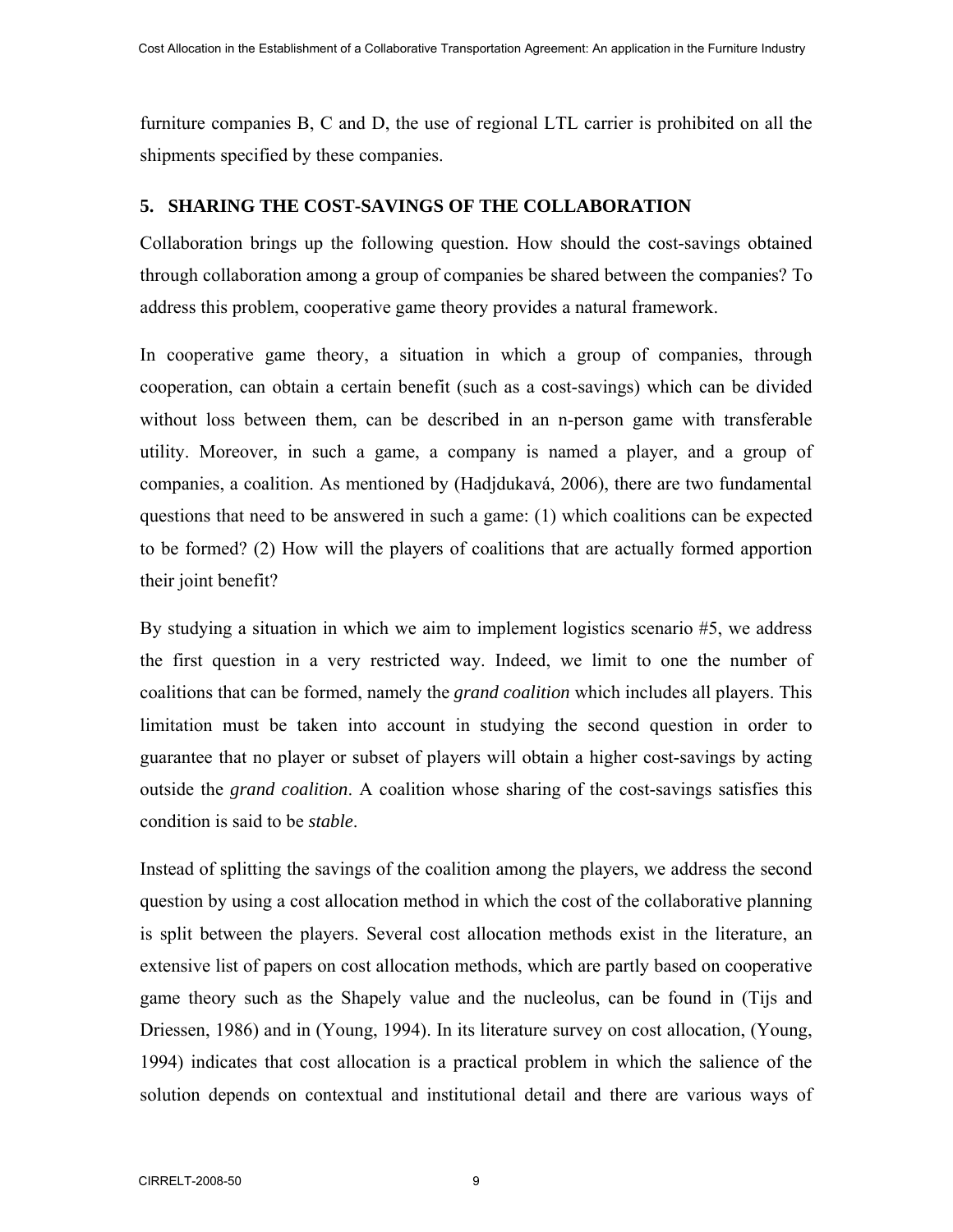modelling a cost allocation situation. More recently, (Frisk *et al*, 2006) propose a new method called *equal profit method* (EPM). This method aims at finding a stable allocation, such that the maximum difference in relative savings between all pairs of two players is minimized. A linear programming model (LP) must be solved to find this stable allocation. An illustrative numerical example of the EPM can be found in (Frisk *et al*, 2006).

The authors propose this new cost allocation principle because, in their case study involving eight companies, they found certain disadvantages with most well-known allocation models in the literature when it came to the acceptance of the cost allocation among the companies. They report that it was difficult to not show that all companies had a similar relative cost-savings compared to the stand alone cost. Thus, they suggest that in a negotiation situation, it would be beneficial to have an initial allocation where the relative savings are as similar as possible for all players. Since in our case study the companies will reach a collaboration agreement after a negotiation based on a proposition elaborated by company A, the EPM is meaningful and was computed. However, according to our business context and how transportation operations are performed in the furniture industry, two modifications to the EPM have been necessary.

The first modification was the introduction in the EPM of a minimum cost-savings percentage for each company to which company A proposes the collaboration agreement. How much percentage is enough to convince each player to join the coalition? At the lowest, the percentage must be greater than zero; in other words the cost allocated to a player must be less than its stand alone cost. However, in practice this issue is much more complex and it is based on negotiation between the companies that goes beyond the scope of this paper, see (Nagarajan and Sošić, 2008) for a review of cooperative bargaining models in supply chain management. This being said, in the section on numerical results, we compute all the possible integer values of this minimum savings percentage in order to show its impact on the allocation among the companies. These results also allow company A to evaluate its range of flexibility in the negotiation to reach an interesting individual cost-savings reduction.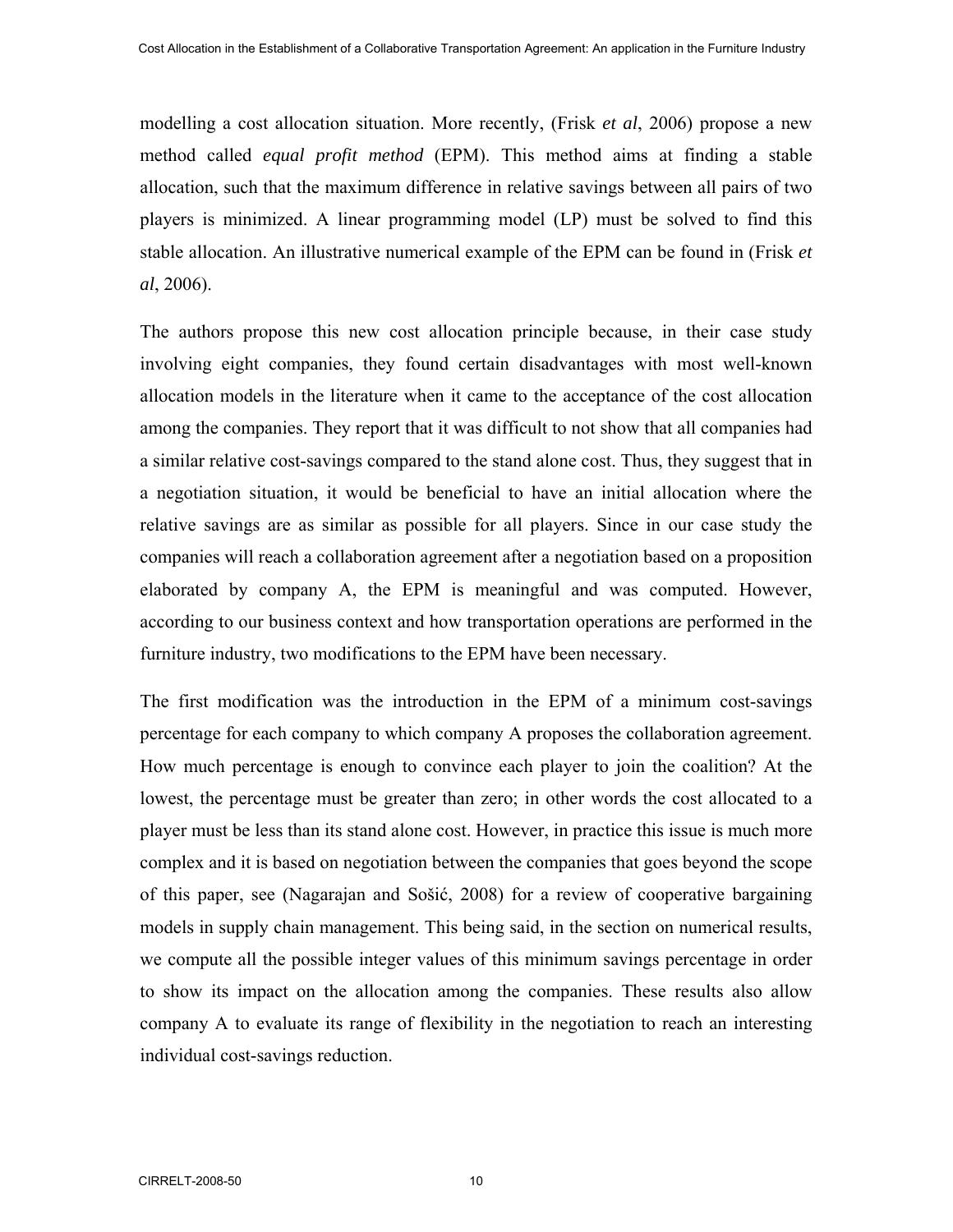The second modification was the introduction in the EPM of three non transferable costs for each company to which company A proposes the collaboration agreement. As previously mentioned, for its services, company A charges companies B, C and D a cubic foot flat rate on their total volume transiting by the terminal. This volume rate is the first non transferable cost. The second non transferable cost concerns the additional cost incurred in the collaborative planning to satisfy all the special requirements of a specific company. A special requirement is about the respect of tight delivery time and/or the prohibition on using a regional LTL carrier on a specific shipment, both of which are the modifications integrated in scenario #5 and already described. To calculate the value of these additional costs for each company, a method is proposed in the following section. The last and third non transferable cost is for the transportation upstream to the terminal, i.e. the transportation from the company to the terminal of its shipment assigned to a TL operation mode.

The notation used in the LP model to solve the modified EPM is defined in Table 2.

| Indexes        |                                                                                                                     |  |  |  |
|----------------|---------------------------------------------------------------------------------------------------------------------|--|--|--|
| i, j           | : a player <i>i</i> or $j$                                                                                          |  |  |  |
| Sets           |                                                                                                                     |  |  |  |
| $\overline{N}$ | : the set of all players, named the <i>grand coalition</i> , $N = \{ABCD\}$                                         |  |  |  |
| S              | : the set of all coalitions s without player A, $S = (\{B\}, \{BC\}, \{BCD\})$ ,<br>$\{BD\}, \{C\}, \{CD\}, \{D\}\$ |  |  |  |
| Parameters     |                                                                                                                     |  |  |  |
| $A_i$          | : non-transferable cost of player $i$ for all its special requirements                                              |  |  |  |
| $B_i$          | : non-transferable cost of player <i>i</i> for its transport upstream to the<br>terminal                            |  |  |  |
|                | $C({i})$ , $C({j})$ : stand-alone cost of player <i>i</i> or <i>j</i>                                               |  |  |  |
| C(s)           | : cost of collaborative planning with the special requirements in                                                   |  |  |  |

Table 2: Indexes, sets, parameters and decision variables in the modified EPM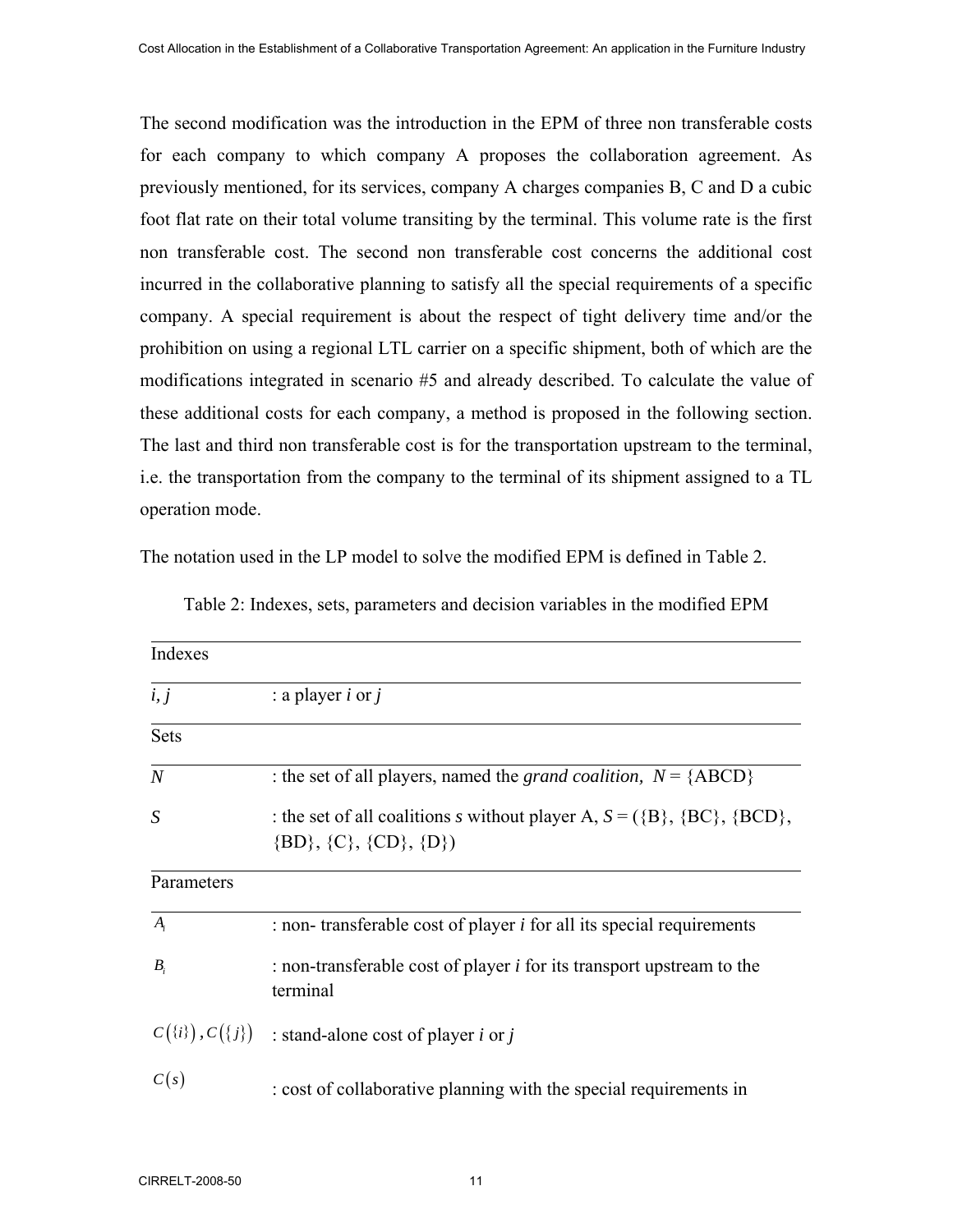### coalition *s*∈*S*

| C(N)               | : cost of collaborative planning without any special requirement of all<br>players in coalition $N$ |
|--------------------|-----------------------------------------------------------------------------------------------------|
| $\boldsymbol{P}$   | : minimum cost-savings percentage                                                                   |
|                    | : volume flat rate charges at the terminal                                                          |
| $V_{i}$            | : total volume in shipment of player $i$ who transit by the terminal                                |
| Decision variables |                                                                                                     |

| : cost allocated to player $i$ |
|--------------------------------|
|                                |

The modified EPM is formulated in the following LP model:

min *f*

s.t. $\geq$ 

$$
f \ge \frac{y_i}{C(\{i\})} - \frac{y_j}{C(\{j\})}, \ \forall (i, j) \in N | i \ne j
$$
 (1)

$$
\sum_{i \in s} [y_i + T \times V_i + A_i + B_i] \le C(s), \quad \forall s \in S
$$
 (2)

$$
\sum_{i \in N} y_i = C(N) \tag{3}
$$

$$
\frac{\left[C(\lbrace i\rbrace) - \left(y_i + T \times V_i + A_i + B_i\right)\right]}{C(\lbrace i\rbrace)} \ge P, \forall i \in S, s \in S
$$
 (4)

The first constraint set is to measure the difference in savings between all pairs of players. The variable *f* is used in the objective function to minimize the largest difference. The second constraint set allows for an allocation ensuring a *stable* coalition. Set *S* has no coalition with player A because company A aims to bring all companies into its coalition. The third constraint is to obtain an *efficient* allocation, i.e. the total cost is divided among the players. Finally, the fourth constraint set allows company A to grant to each other company the minimum cost-saving percentage agreed upon during the negotiation.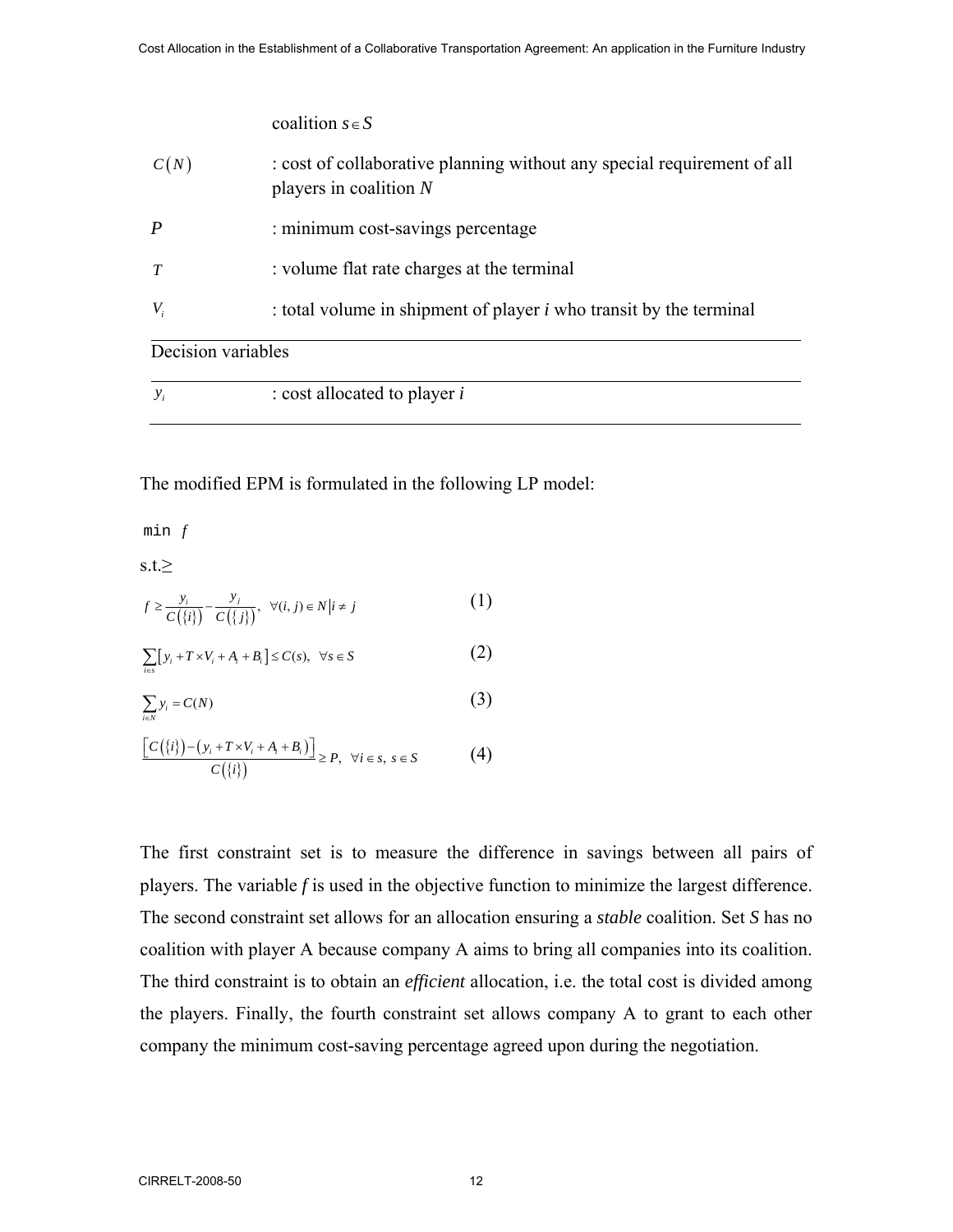# **6. SHARING THE ADDITIONAL COST INCURRED TO SATISFY SPECIAL REQUIREMENTS**

By modifying the collaborative planning in order to respect the special requirements of the companies, the cost of the collaborative plan increases. Since some companies have more requirements than others and the impact on the cost increase between two requirements is almost never the same, this raises a new question: how should the additional cost incurred to satisfy the special requirements be shared between the companies?

To address this question, we modified the *Alternative Cost Avoided Method* (ACAM) presented in (Tijs and Driessen, 1986). In the ACAM, the total cost to be allocated is divided into two parts: the separable and the non-separable costs. The method first allocates to each player his separable cost and then distributes the residual part of the total cost, i.e. the non-separable cost, among the participants according to given weights. The separable cost of each player is the marginal cost increase obtained when player *i* joins the coalition  $N - \{i\}$ . The non-separable cost is then allocated using the weights expressing the marginal savings that are made by each player by joining the grand coalition instead of operating alone.

In the modified ACAM, we allocate the additional cost incurred in the collaborative planning to satisfy the special requirements instead of the total cost. Specifically, we allocate the difference between the cost of the collaborative planning satisfying the special requirements and the cost of the collaborative planning without the special requirements. The cost of the collaborative planning without the special requirements is allocated among the players with the modified EPM described previously.

The modified ACAM aims to allocate to the company with the most expensive requirements the greatest part of the additional cost incurred in the collaborative planning. As in the original ACAM, the modified ACAM first allocates to each player his separable cost and then distributes the non-separable cost. The notation used in the following detailed step by step description of modified method is defined in Table 3.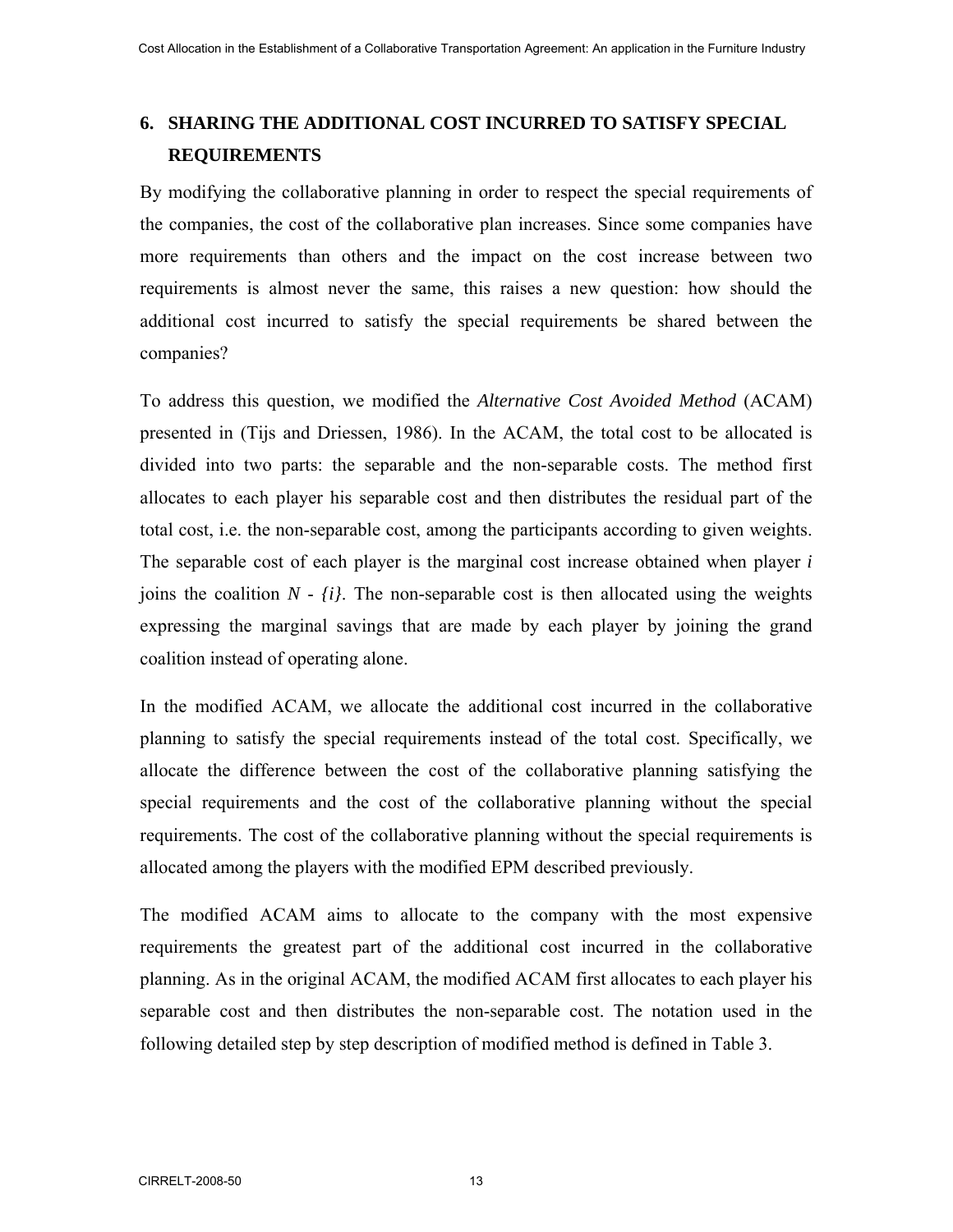| Indexes                                |                                                                                                                                  |
|----------------------------------------|----------------------------------------------------------------------------------------------------------------------------------|
| i, j                                   | : a player $i$ or $j$                                                                                                            |
| Set                                    |                                                                                                                                  |
| $\overline{N}$                         | : the set of all players, named the grand coalition                                                                              |
| Parameters                             |                                                                                                                                  |
| $h_i$ , $h_i$                          | : the special requirements of player $i$ or $j$                                                                                  |
| C(N)                                   | : cost of collaborative planning without any special requirement of all<br>players in coalition $N$                              |
| $C\left(N+\sum_{j\in N}h_j\right)$     | : cost of collaborative planning with the special requirements of all<br>players $j$ in coalition $N$                            |
| $C(N+h_i)$                             | : cost of collaborative planning with only the special requirements of<br>player i                                               |
| $C\left(N+\sum_{j\in N}h_j-h_i\right)$ | : cost of collaborative planning with the special requirement of all<br>players $j$ in coalition $N$ except player $i$           |
| Variables                              |                                                                                                                                  |
| g(N)                                   | : non-separable cost to allocate among all players in coalition $N$                                                              |
| $a_i$                                  | : non transferable cost of player <i>i</i> for all its special requirements<br>(becomes the parameter $A_i$ in the modified EPM) |
| $r_i$ , $r_j$                          | : marginal cost increase when player $i$ or $j$ joins the coalition.                                                             |
| $S_i$ , $S_j$                          | : separable cost of player $i$ or $j$                                                                                            |
| $W_i, W_j$                             | : weight of player $i$ or $j$                                                                                                    |

# Table 3: Indexes, set, parameters and variables in the modified ACAM

*Step 1:* the separable cost of each player *i* must be calculated with:

$$
s_i = C(N + h_i) - C(N) \quad \forall i \in N
$$
 (5)

*Step 2:* the non separable cost must be calculated with: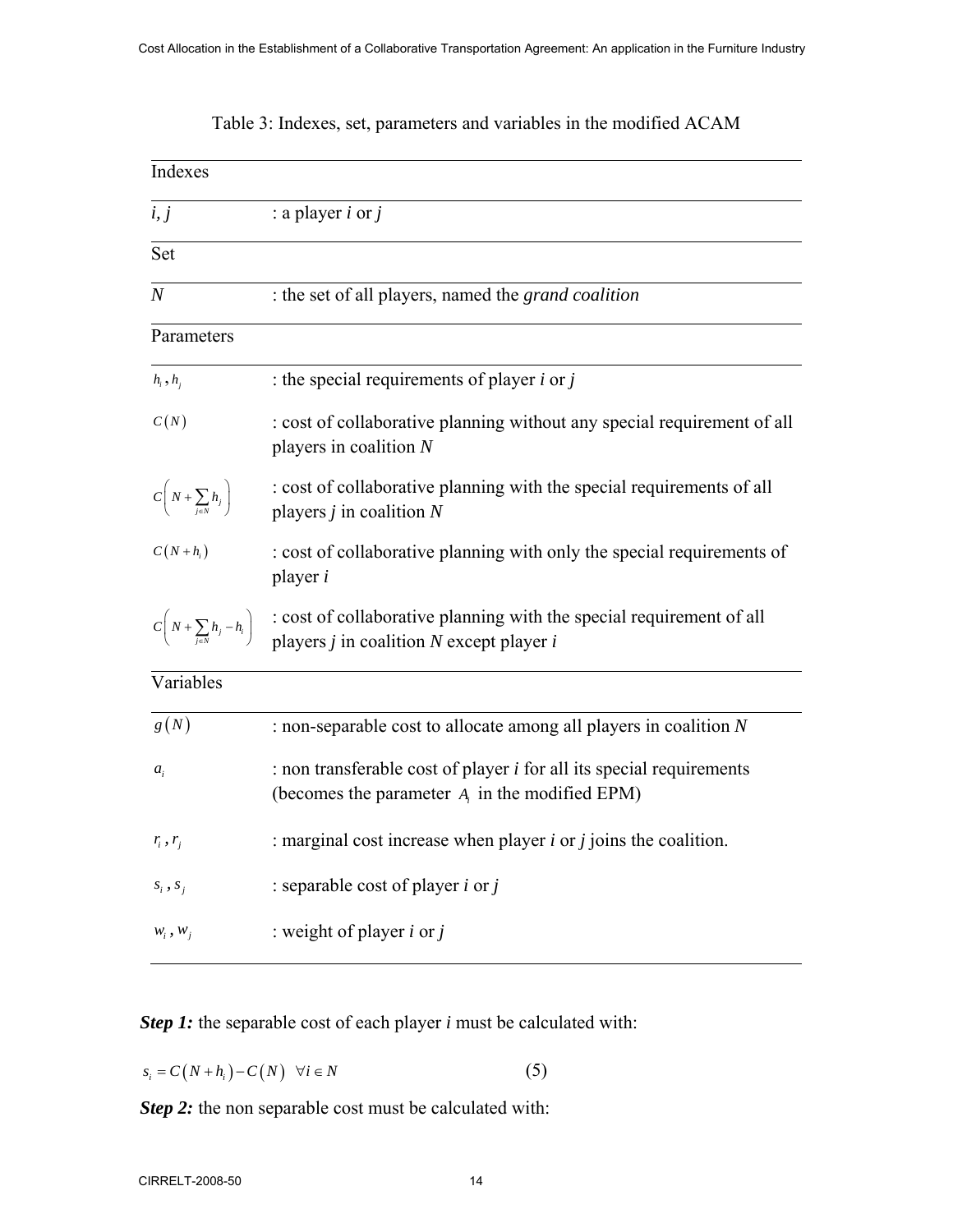$$
g(N) = C\left(N + \sum_{j \in N} h_j\right) - C\left(N\right) - \sum_{j \in N} s_j \tag{6}
$$

*Step 3:* the weights to distribute the non-separable cost among the player must be calculated with one of these two equations:

$$
g(N) \ge 0 \quad w_i = C\left(N + \sum_{j \in N} h_j\right) - C\left(N + \sum_{j \in N} h_j - h_i\right) \quad \forall i \in N \quad (7)
$$
  

$$
g(N) < 0 \quad r_i = C\left(N + \sum_{j \in N} h_j\right) - C\left(N + \sum_{j \in N} h_j - h_i\right) \quad \forall i \in N
$$
  

$$
w_i = \begin{cases} r_i = 0 & w_i = 0 \\ r_i > 0 & \sum_{j \in N} r_j - r_i \end{cases} \quad \forall i \in N
$$
  
(8)

When the non separable cost is negative, equation (8) becomes necessary to respect the cost allocation principle of the modified ACAM, i.e. allocate to the company with the most expensive requirements the greatest part of the additional cost incurred in the collaborative planning. Indeed, with equation (8), the method distributes to the players with the lowest marginal cost increase  $(r<sub>i</sub>)$  the greatest reductions on their non separable cost while on the other hand, the player with a highest marginal cost increase receives the lowest reductions.

*Step 4:* the non transferable cost of each player *i* for its special requirements must be calculated with:

$$
a_i = s_i + \frac{w_i}{\sum_{j \in N} w_j} g(N) \quad \forall i \in N
$$
 (9)

#### **6.1. An illustrative numerical example**

In order to illustrate the modified ACAM, we consider a small example including three players. The cost of collaborative planning of the grand coalition *N* without any special requirement,  $C(N) = 20$  while the cost of the grand coalition with all special requirements,  $C(N+h_1+h_2+h_3) = 30$ . The cost of collaborative planning with only the special requirements of player 1,  $C(N+h_1) = 21$ , player 2,  $C(N+h_2) = 22$ , and, finally, player 3,  $C(N+h_3) = 24$ . The cost of collaborative planning with the special requirement of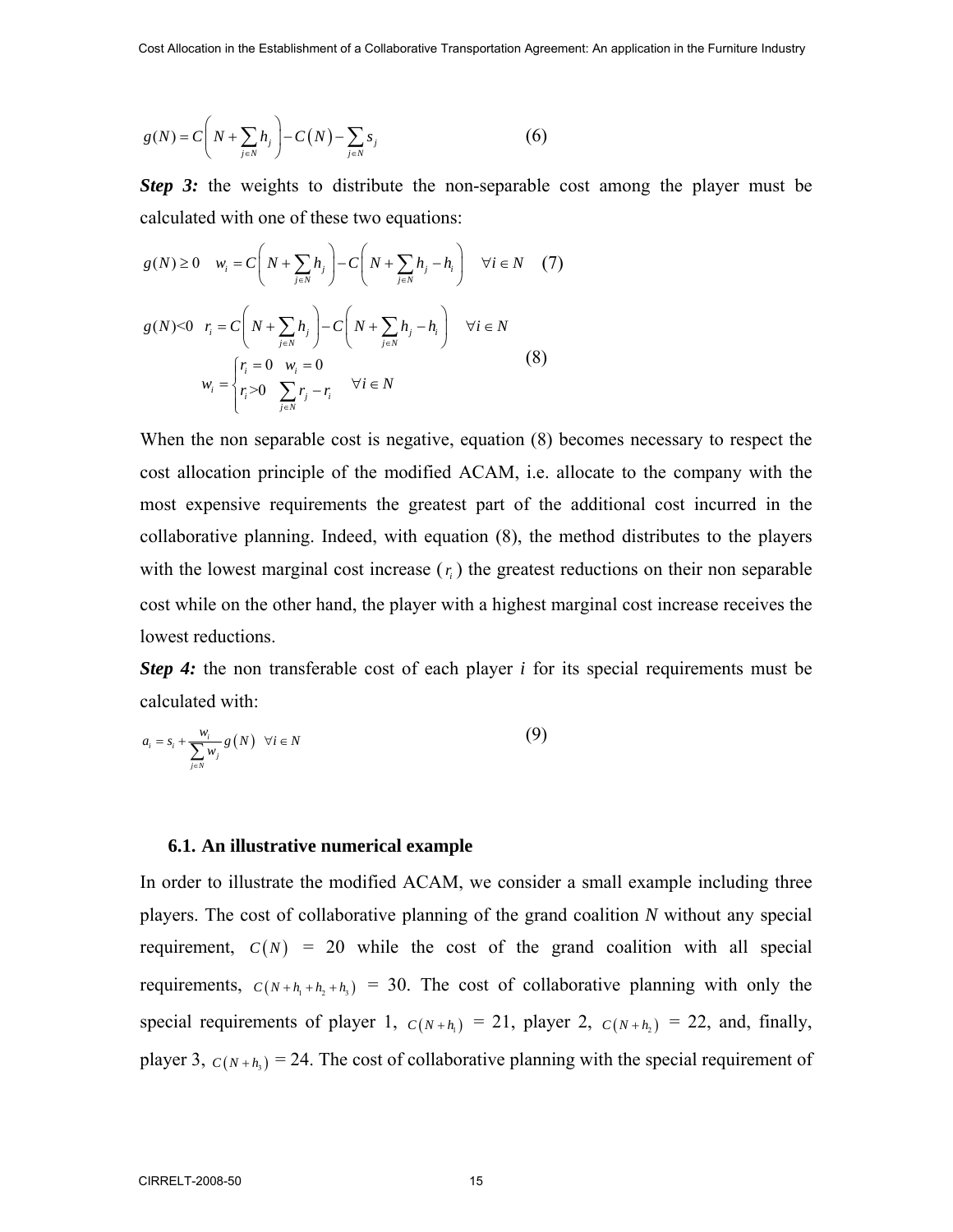all players except player 1,  $C(N+h,+h_1) = 28$ , player 2,  $C(N+h_1+h_1) = 26$ , and, finally, player 3,  $C(N+h_1+h_2) = 24$ .

*Step 1:* the separable cost of player 1,  $s_1$ , is calculated by  $C(N+h_1)-C(N) = 21 - 20 = 1$ while  $s_2 = 2$  and  $s_3 = 4$ .

*Step 2:* the non separable cost,  $g(N)$ , is calculated by  $C(N+h_1+h_2+h_3)-C(N)-(s_1+s_2+s_3)$  $= 30 - 20 - (1 + 2 + 4) = 3$ 

*Step 3:* the non separable cost being greater than zero, the weights of player 1,  $w_1$ , is calculated by equation (7)  $C(N+h_1+h_2+h_3) - C(N+h_1+h_4) = 30 - 28 = 2$  while  $w_2 = 4$  and  $w_3 = 6$ .

*Step 4:* the non transferable cost of player 1 for its special requirements,  $n_1$ , is calculated by  $s_1 + \frac{w_1}{(w_1 + w_2 + w_3)} g(N) =$  $1+\frac{2}{(2+4+6)} \times 3 = 1.5$  while  $n_2 = 3$  and  $n_3 = 5.5$ .

Once this non-transferable cost is calculated for each player, the modified EPM can now be used to allocate to players the  $C(N) = 20$ , i.e. the cost of the collaborative planning of the grand coalition *N* without any special requirement.

#### **7. NUMERICAL RESULTS**

The data used in the case study was collected in the billing system of the four furniture companies on a weekly basis during four consecutive weeks, at the end of September and beginning of October 2008. The results are thus based on a comparison between the stand alone cost (delivery time) of each company. Specifically, the cost (delivery time) reduction/loss is defined by the difference between the sum of the stand alone cost (delivery time) of each company compared with the cost (delivery time) of the collaborative transportation plan in the logistics scenario. Moreover, the cost-savings of each player is the difference between the player's stand alone cost and its allocated cost according to the modified EPM.

In accordance with the priorities of the four furniture companies and the deployment of the Quebec road network, two regions in the United States have been targeted for the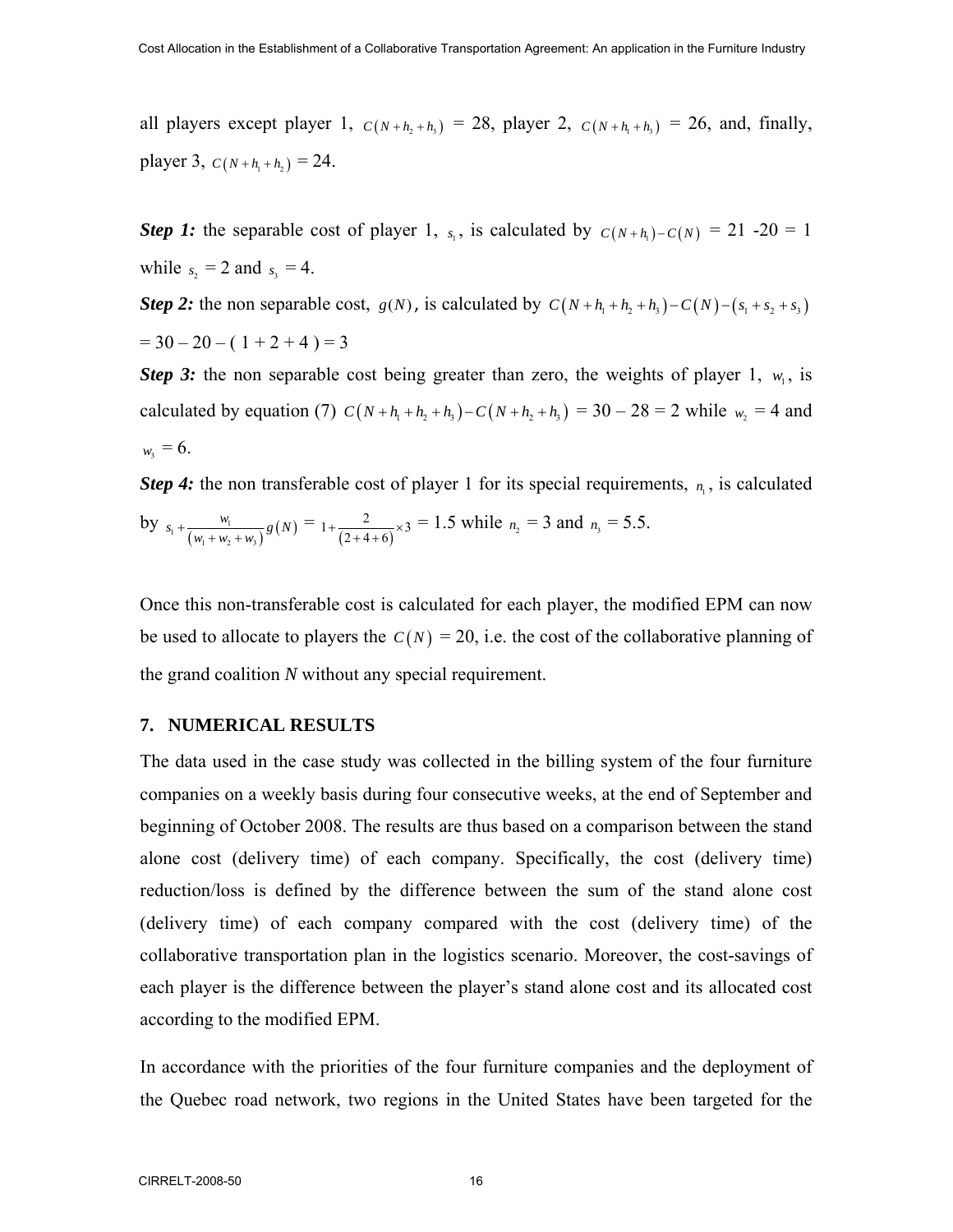collaborative planning of their shipments: first, all the states on the West Coast and second, the states surrounding the Great Lakes. Figure 1 shows the volume shipped during the four weeks in each ZIP code. The bigger the circle, the more volume was shipped. The different circle colours refer to the four companies (i.e. red: A; yellow: B; blue: C and green: D).



Figure 1 - Shipping volume per company during the four weeks

The western region is characterized by a wide territory, a small density road network and clustered customers. The Great Lakes region is characterized by a high density road network and a relatively homogeneous geographic distribution of the customers. The case represents a total of 363 shipments to 256 different customers for a percentage of 44.6% of the total volume shipped in the United States by the companies during these four weeks. No volume was shipped in Montana, Wyoming, South and North Dakota. The representation of the volume shipped during the four weeks compared to the rest of the year has been validated by a comparison with the volume shipped during four periods of five weeks distributed during the years 2006-2007 (e.g. not in a seasonal peak or down).

The furniture companies are uneven in volume shipping. Companies shipped, respectively, 66.6%, 17.5%, 9.3% and 6.7%, of the total volume shipped while the distribution of the stand alone cost is 59.7%, 21.8%, 10.4% and 8.2%. A significant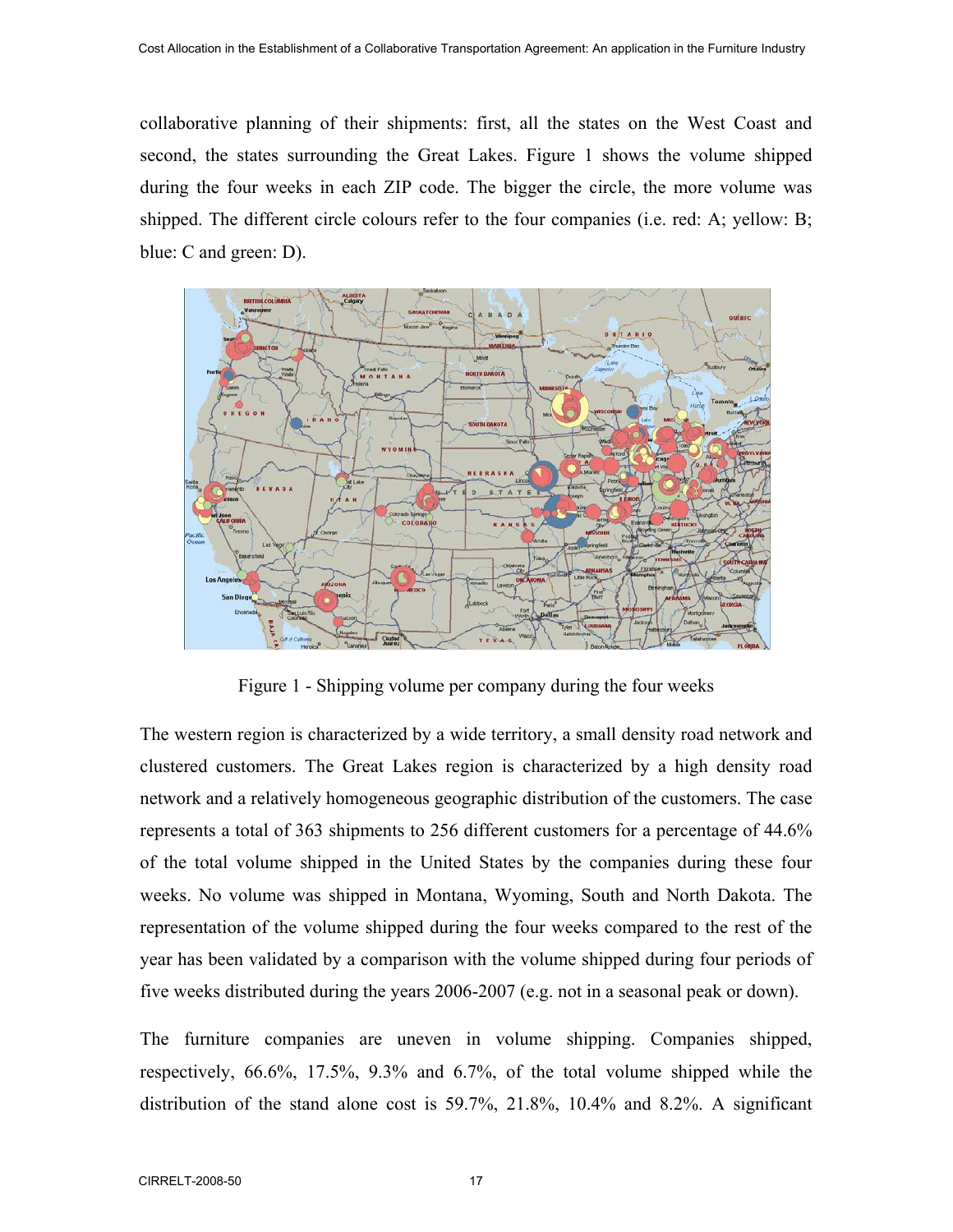difference between the two percentages of a company suggests that some companies are more cost-efficient than others and/or have a good part of their shipping volume destined for distant markets.

# **7.1. Cost allocation**

For each of the four weeks, collaborative planning was performed eight times in order to compute the modified EPM, i.e. collaborative planning with the grand coalition and with the seven coalitions in set *S*. The collaborative planning was done with a Microsoft Excel spreadsheet as well as the modified ACAM while the modified EPM was programmed using ILOG CPLEX, see (ILOG, 2008). Road information (i.e. distance and time) was calculated with the PC\*MILER-Spreadsheets software, see (ALK Technologies, 2007). Table 4 shows the cost allocated to each player by the modified EPM and the provisional savings (i.e. without the three non transferable costs) compared to their stand-alone cost.

| Company       | Stand-alone | Cost allocated by the | Provisional savings (%) |
|---------------|-------------|-----------------------|-------------------------|
|               | cost(SCAD)  | modified EPM (\$CAD)  |                         |
|               |             | without the three non |                         |
|               |             | transferable costs    |                         |
|               |             |                       |                         |
| $\mathbf{A}$  | 71 695      | 58 817                | 18.0                    |
|               |             |                       |                         |
| $\bf{B}$      | 26 149      | 15 3 94               | 41.1                    |
|               |             |                       |                         |
| $\mathcal{C}$ | 12 4 45     | 8 1 3 3               | 34.6                    |
| D             | 9806        | 7 2 2 1               | 26.3                    |
|               |             |                       |                         |
| Sum           | 120 095     | 89 565                | 25.4                    |
|               |             |                       |                         |

Table 4: Cost allocated by the modified EPM and the provisional savings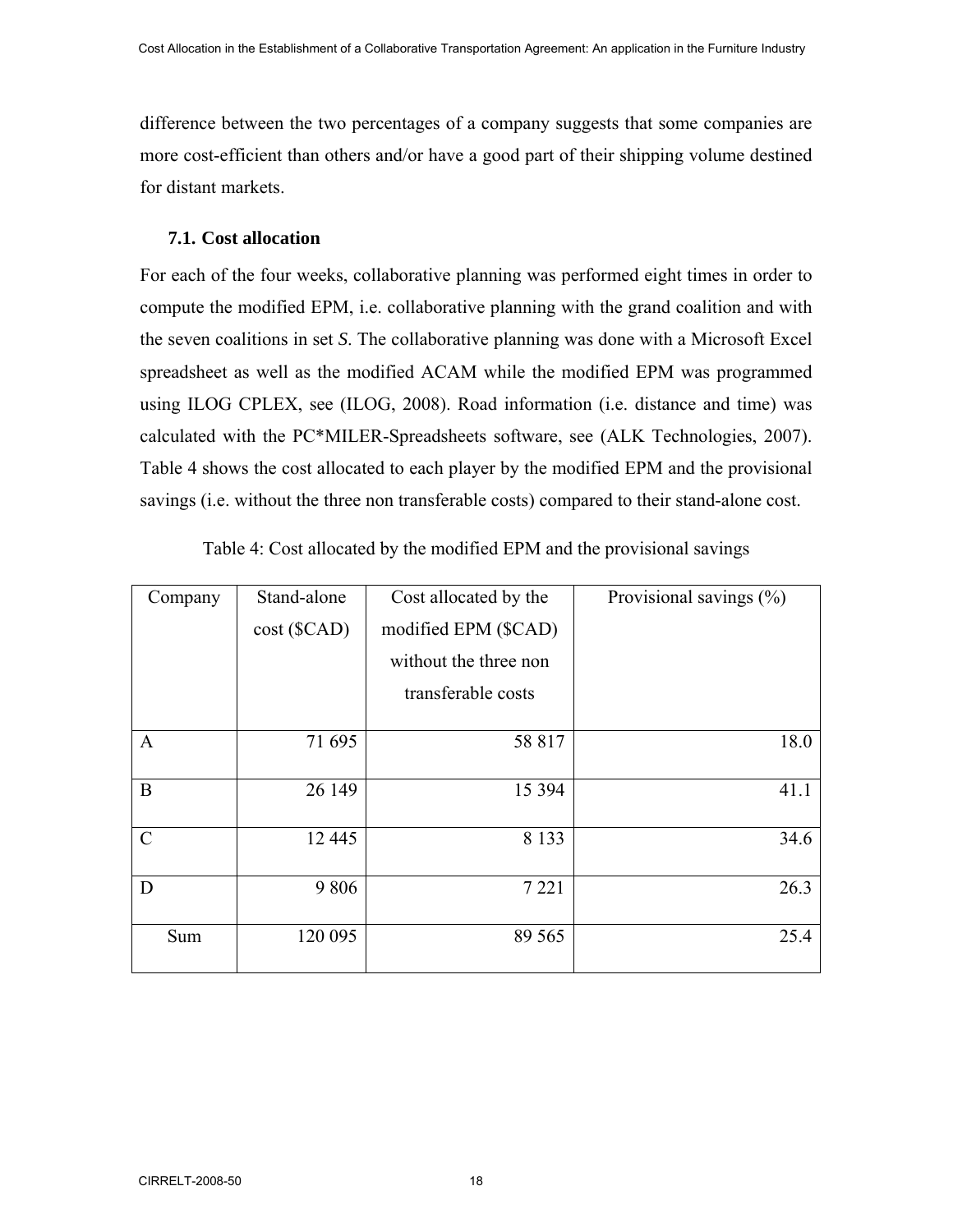The largest difference in savings between all pairs of players, i.e. the *f* value, is 23.2%. However, the provisional savings does not take into account the addition of the three non transferable costs to the allocated cost, i.e. the final cost for each player  $i :=$  $y_i + T \times V_i + A_i + B_i$ . Table 5 shows the final cost and savings.

|               | Stand-alone cost | Final cost | Final savings $(\% )$ |
|---------------|------------------|------------|-----------------------|
| Company       | (SCAD)           | (SCAD)     |                       |
| A             | 71 695           | 58 817     | 18.0                  |
| B             | 26 149           | 25 111     | 4.0                   |
| $\mathcal{C}$ | 12 4 45          | 10853      | 12.8                  |
| D             | 9 8 0 6          | 9 8 0 6    | 0.0                   |
| Sum           | 120 095          | 104 587    | 12.9                  |

Table 5: The final cost and savings in the modified EPM

We first see that company D goes from a provisional savings of 26.3% to a 0.0% final savings. The total cost of its three non separable costs takes its entire provisional savings. By setting greater than zero the minimum cost-savings parameter in the modified EPM, we can avoid this situation. Thus, we ensure that the allocation would provide not only a *stable* coalition (i.e. no company or subset of companies will obtain a higher cost-savings by acting outside the *grand coalition*) but also a *profitable* coalition (i.e. no company or subset of companies will obtain a higher *or equal* cost-savings by acting outside the *grand coalition*). Moreover, we ensure that the individual rationality condition is satisfied for each company (i.e. no company pays more than its stand-alone cost). According to the solution concepts in cooperative game theory, a cost allocation that satisfies the two previous conditions is said to be in the core. In the next sub-section, we evaluate the impact on the cost allocation according to different values of the minimum cost-savings parameter.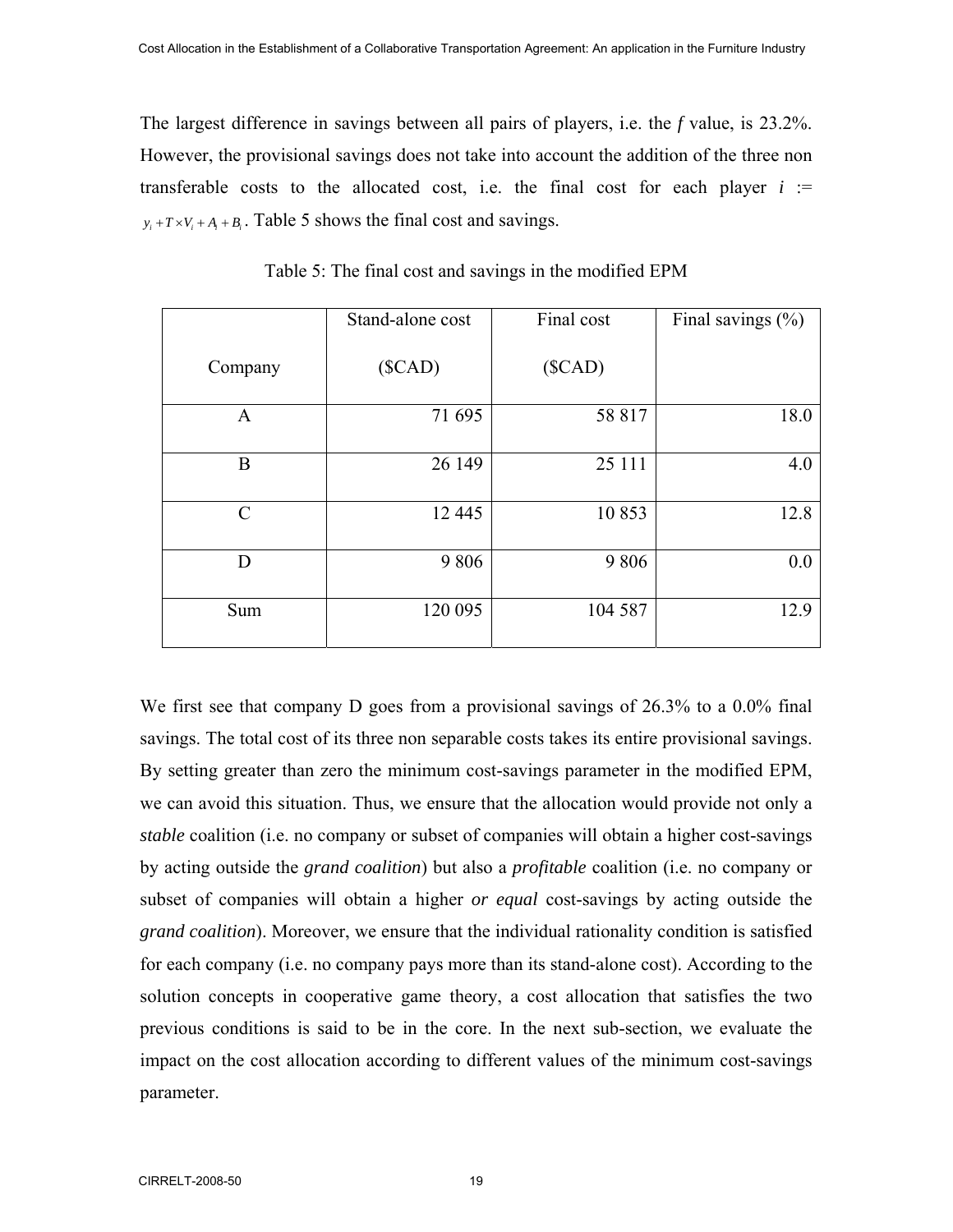Secondly, we see that the final cost and savings of company A remains unchanged. Obviously, company A does not charge itself a volume flat rate and has no transportation operations upstream the terminal adjacent to its factory. The zero non transferable cost for special requirements is explained by the absence of special requirements by company A. Companies B, C and D for their part had special requirements which increased by \$CAD 9 737 the cost of the collaborative planning. To compute the modified ACAM that distributed this cost among the companies, collaborative planning of the grand coalition was performed according to nine variations of special requirements to satisfy. Table 6 shows the allocation results of the additional cost incurred in the collaborative planning to satisfy all the special requirements.

| Company | Non transferable | Proportion $(\% )$ |
|---------|------------------|--------------------|
|         | cost for special |                    |
|         | requirements     |                    |
|         | (SCAD)           |                    |
|         |                  |                    |
| A       | 0                | 0.0                |
|         |                  |                    |
| B       | 7811             | 80.2               |
|         |                  |                    |
| C       | 749              | 7.7                |
|         |                  |                    |
| D       | 1 177            | 12.1               |
|         |                  |                    |
| Sum     | 9737             | 100.0              |
|         |                  |                    |

Table 6: The non transferable costs for special requirements in the modified ACAM

Company B assumes the greatest part of the additional cost, which makes sense since company B is the company that has the largest number of shipments with special requirements and thus is more likely to affect the rise of the cost in the collaborative planning.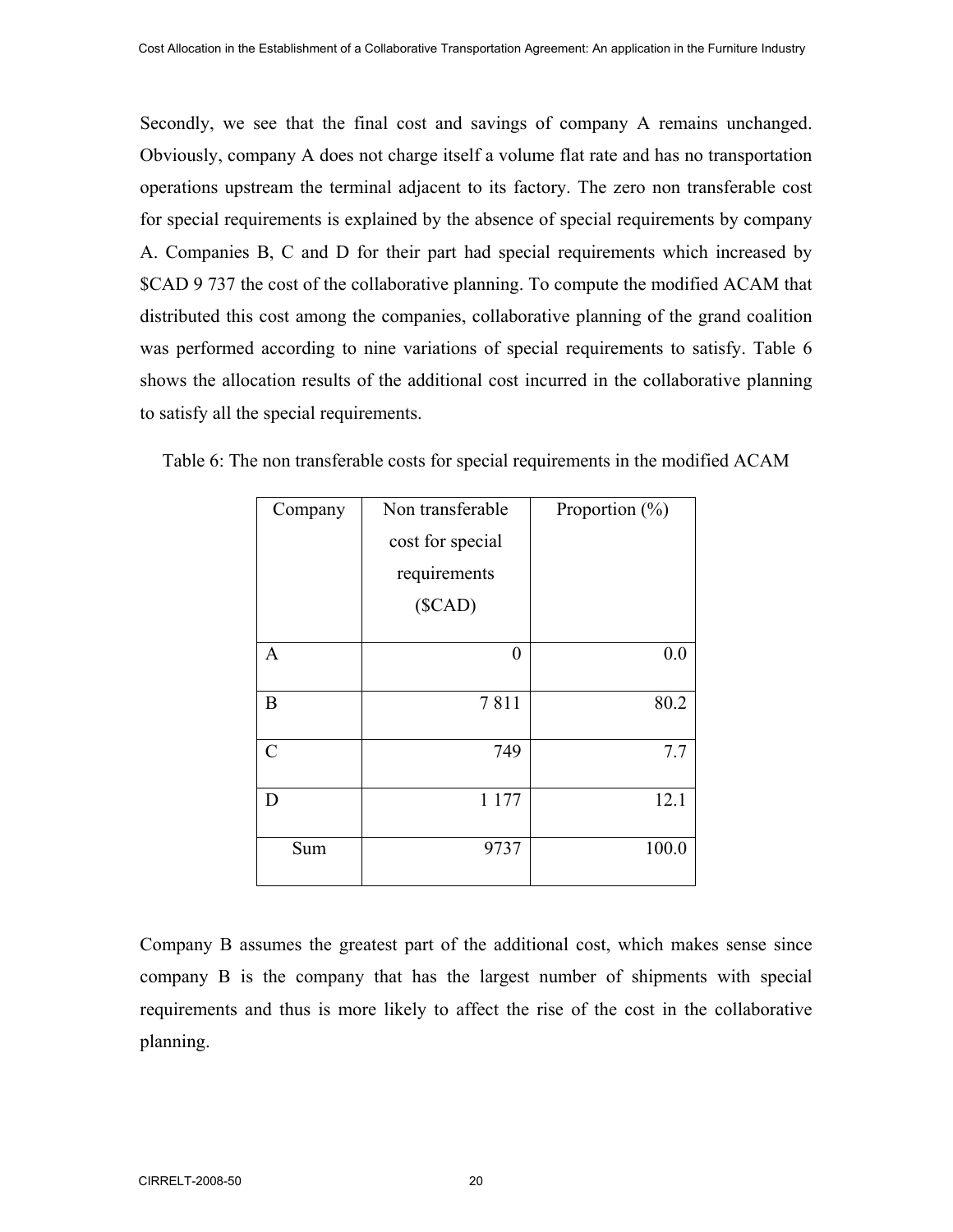# **7.2. Comparison between the original and modified methods**

Table 7 shows the results on both the modified EPM proposed in this paper and the original EPM proposed by (Frisk *et al*, 2006). Note that in the modified EPM, the value of the minimum cost-savings percentage for each company was set to 1% in order, as discussed in previous subsection, to obtain not only a *stable* coalition but also a *profitable* coalition.

| Company       | Modified EPM |         | Original EPM |         | Difference       |                  |
|---------------|--------------|---------|--------------|---------|------------------|------------------|
|               | Cost         | Savings | Cost         | Savings | Cost             | Savings          |
|               | (SCAD)       | $(\%)$  | (SCAD)       | $(\%)$  | (SCAD)           | $(\%)$           |
| $\mathbf{A}$  | 58 817       | 18.0    | 62436        | 12.9    | 3619             | $-5.1$           |
| B             | 25 111       | 4.0     | 22773        | 12.9    | $-2338$          | 8.9              |
| $\mathcal{C}$ | 10 951       | 12.0    | 10838        | 12.9    | $-113$           | 0.9              |
| D             | 9708         | 1.0     | 8540         | 12.9    | $-1168$          | 11.9             |
| Sum           | 104 587      | 12.9    | 104 587      | 12.9    | $\boldsymbol{0}$ | $\boldsymbol{0}$ |

Table 7: Comparison between the original and the modified EPM methods

The original EPM provides a similar cost-savings of 12.9% to the four companies and thus, results in a zero *f* value. Company A has the most to lose with the original EPM. Indeed, the savings increases of companies B  $(+8.9\%)$ , C  $(+0.9\%)$  and D  $(+11.9\%)$ , are gained from the savings of company A (-5.1%) which is allocated a higher cost of 3 619\$CAD by the original EPM. Companies B and D are the two companies who benefit most from the original EPM by massively transferring to company A the additional costs incurred by the group to meet their special requirements in the collaboration. Finally, note that without the addition of an individual minimum costsavings percentage in the modified EPM, company B would obtain a zero savings.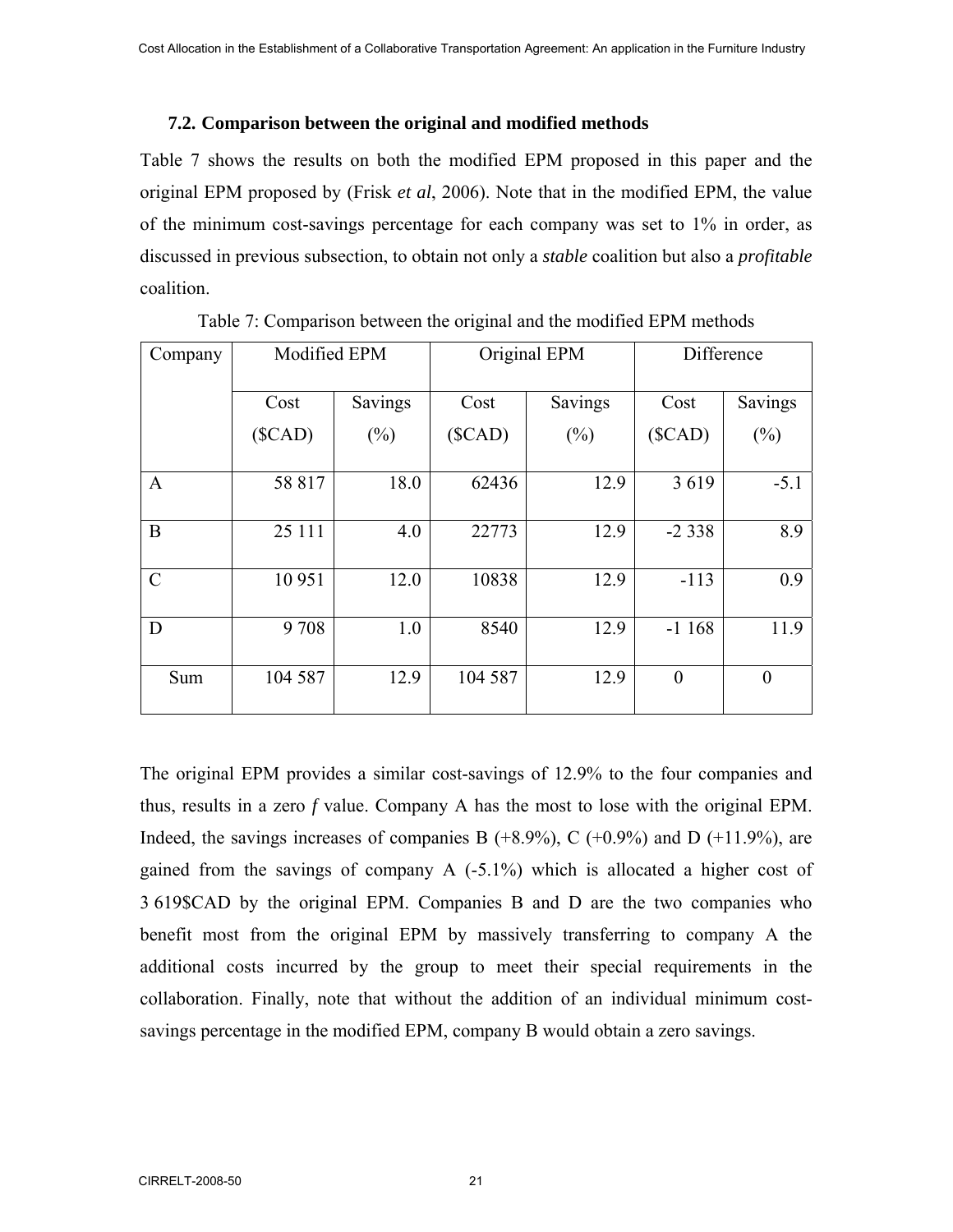#### **7.3. Influence of the minimum guaranteed savings on the cost allocation**

Before starting the negotiation of a collaborative agreement with the other companies, it would be beneficial for company A to evaluate the impact on the allocation of different values of minimum guaranteed savings on which the group could agree. Figure 2 shows the savings per company according to all the integer values the minimum guaranteed savings may take.



Figure 2 – Savings per company according to the minimum savings in the modified EPM

We see that each increase of the minimum guaranteed savings is funded from the savings of companies A and C. It is therefore beneficial for company A and C (except for company C if the group agrees to a minimum savings of  $12\%$ ) that the group agree to a minimum guaranteed savings close of 1%. On the x axis, the values of the minimum guaranteed savings stop at 12% since beyond this integer value of savings (or more precisely beyond 12.914%), the savings of company A will be less than the savings of companies B, C and D. Moreover, from an 8% minimum guaranteed savings (or more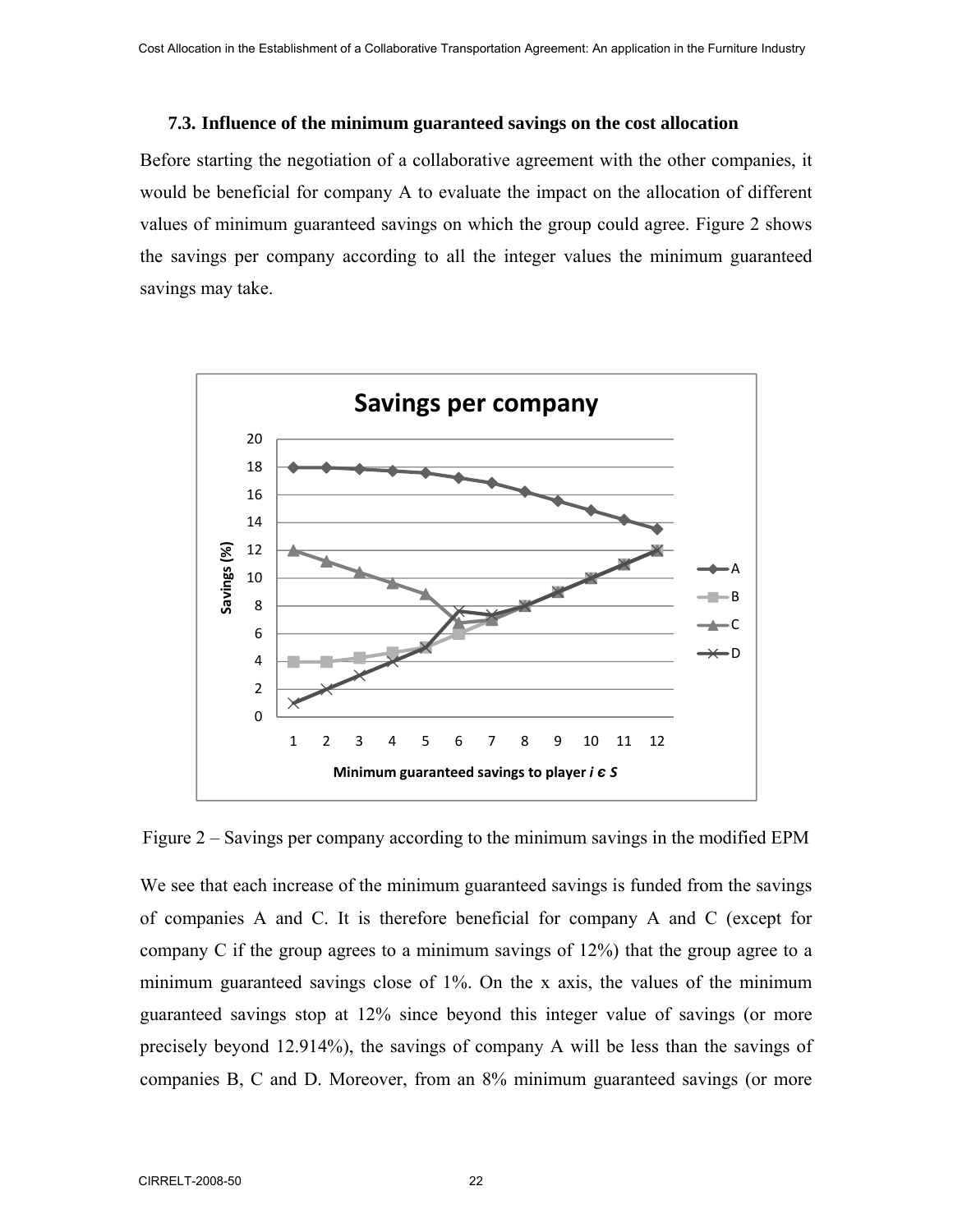precisely 7.1539%), companies B, C and D always obtain the same savings. However, an agreement by the group to this minimum guaranteed savings or more is contrary to the cost allocation principle of fairness imbedded in the modified EPM and ACAM since the savings of companies B and D is funded by companies A and C. Indeed, the closer the minimum gets to 8%, the more the *f* value increases (see Figure 3) since the provisional savings of company A decreases while the maximum provisional savings among the companies B, C or D increases (see Figure 3).



Figure 3 – Provisional savings per company and *f* value according to the minimum savings in the modified EPM

#### **7.4. Influence of the volume flat rate on the savings of company A**

Before starting the negotiation of a collaborative agreement with the other companies, it would also be beneficial for company A to evaluate the impact on the allocation of both an increase and decrease of the volume flat rate. An increase of the cost could be the consequence of a significant decrease in the total volume shipped by the companies during a period of time while a decrease could be reached with an investment in the handling and warehousing equipment at the terminal. Company A estimates the cost of its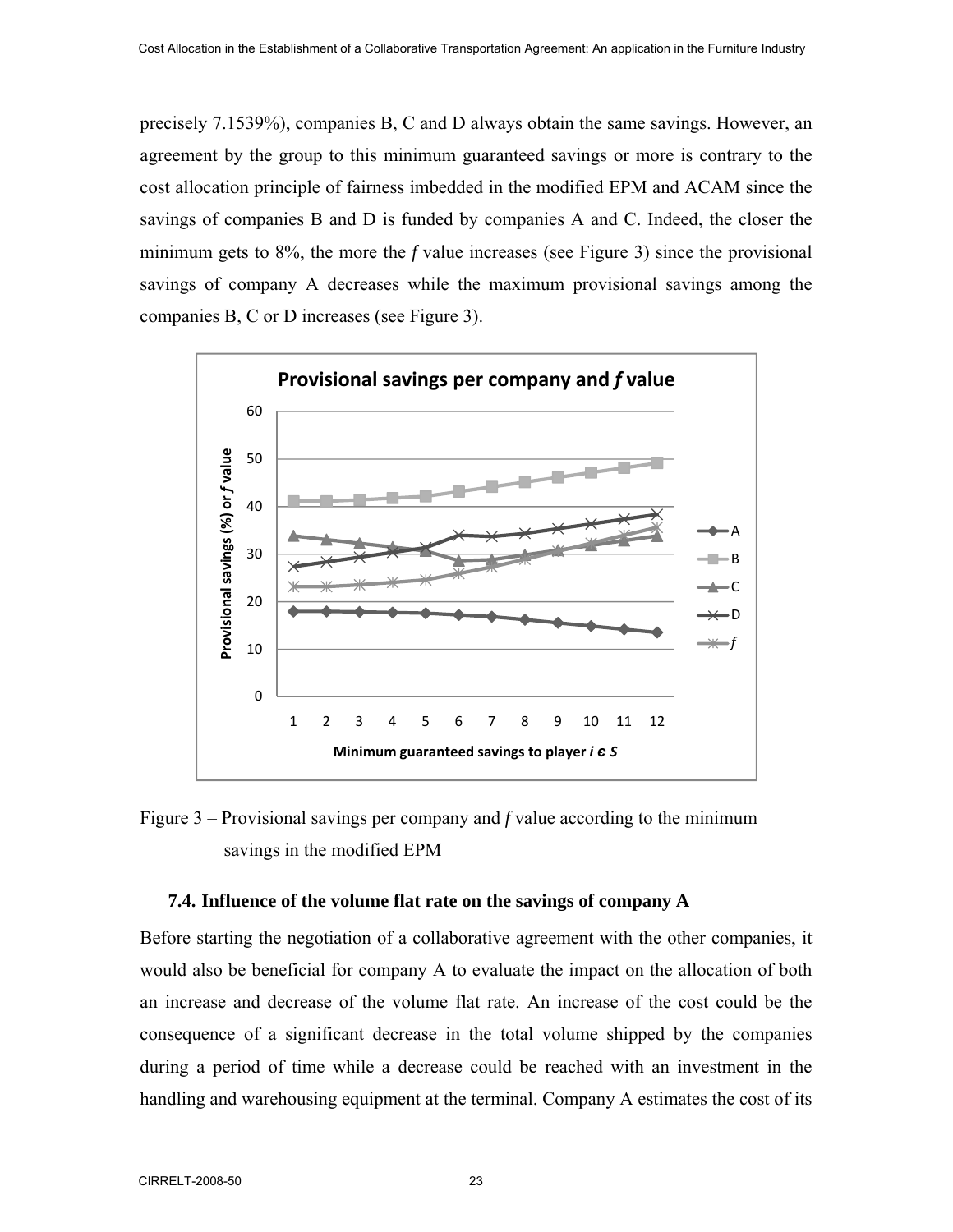3PL provider services to a volume flat rate of 0.20  $\mathcal{S}$ CAD/ $p^3$  and this, with a virtually nil profit. It is this volume rate that was used in the previous numerical results. Figure 4 shows the savings of company A according to the current volume flat rate and with both an increase and decrease of 0.05  $\mathcal{S}$ CAD/ $p^3$  to the current volume flat rate. The savings of the other companies remaining unchanged, they are not shown.



Figure 4 – Distribution of company A savings according to different volume flat rate

Whatever the minimum savings on which the group could agree, Figure 4 illustrates two crucial issues to company A. If the volume flat rate is more than the rate estimated, it is company A that assumes this difference by a reduction of its savings. Specifically, an increase by 0.05 \$CAD/ $p^3$  means a reduction of 1.0% of company A's savings. However, on the other hand, a decrease of  $0.05$  \$CAD/ $p<sup>3</sup>$  means an increase of 1.0% of company A's savings. Consequently, this allows company A to evaluate further than the two regions and the periods of time of the study, the return on investment of any project, e.g. to renew handling or warehousing equipment.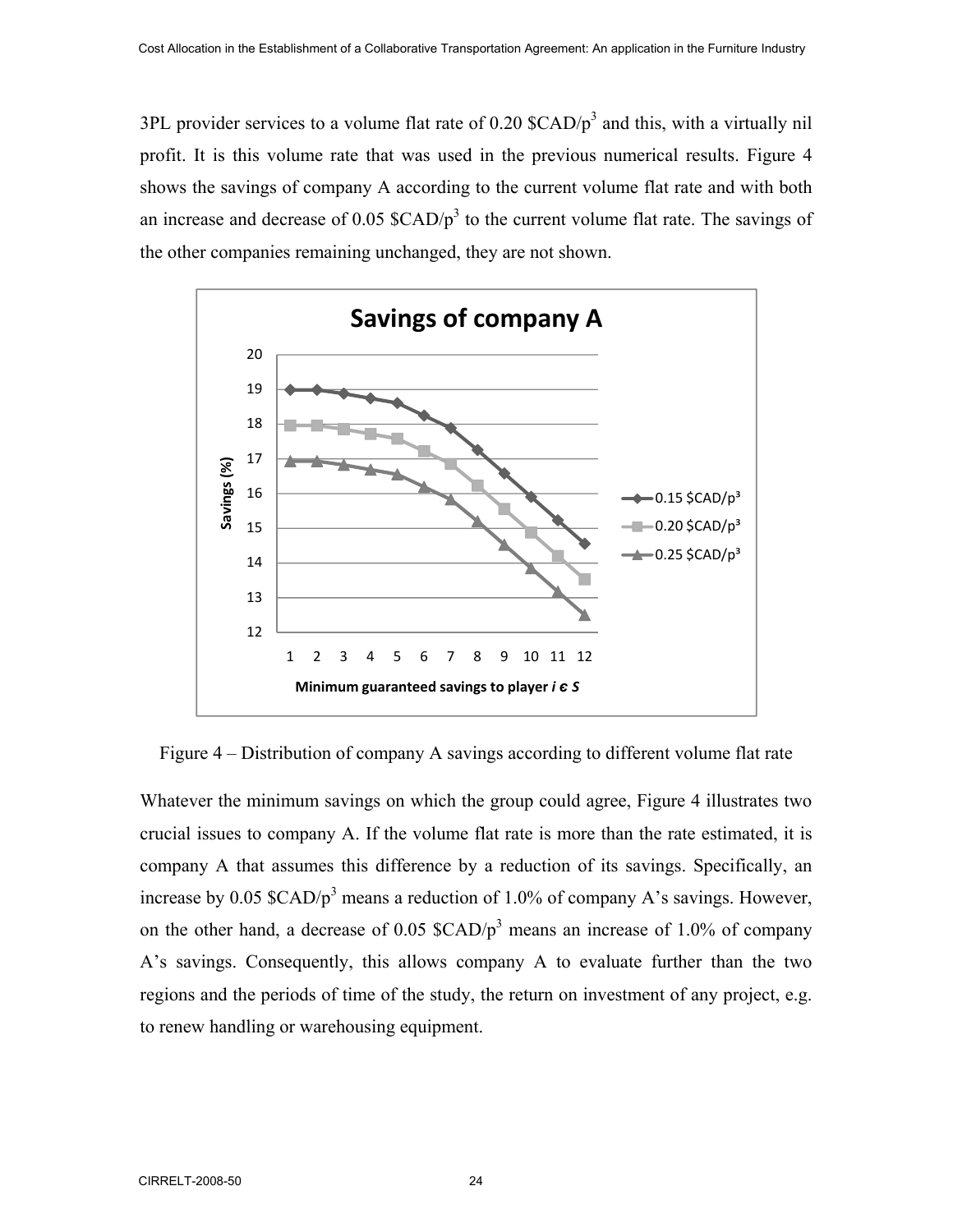#### **8. CONCLUDING REMARKS**

Using a case study of four Canadian furniture companies shipping to the United-States, it has been demonstrated that collaboration in transportation can provide cost-savings as well as delivery time reduction. To establish a collaboration meeting companies' requirements on certain shipments (i.e. tight delivery time and/or prohibition of the use of regional LTL carrier), a logistics scenario with more flexibility in the transportation operations has been proposed and tested. The result obtained in this improved logistics scenario satisfies the requirements of the furniture companies and thus, makes the collaboration with this logistics scenario acceptable to all companies.

We also studied one of the key issues in a collaboration agreement among the companies: how cost-savings should be shared among them. Based on two cost allocation methods in the literature, the *Equal Profit Method* and the *Alternative Cost Avoided Method*, we propose a new method imbedding modifications for the business context of the case study. We first introduce in a modified EPM the presence of three non transferable costs: (i) volume flat rate for 3PL provider services, (ii) special requirements cost and (iii) transport cost for transportation upstream to the terminal. As for the second cost, we propose a modified ACAM to determine the non transferable cost allocated to each of these companies. This modified ACAM aims to allocate to the company with the most expensive requirements the highest part of the additional cost incurred in the collaborative planning with the special requirements. Secondly, to ensure an allocation providing a stable and profitable coalition, we introduce in the modified EPM the notion of having to guarantee a minimum savings percentage to some company. We computed a set of values that can take this percentage to show the impact on the allocation among the companies. We also evaluated the impact on the cost-savings of company A in an increase or decrease of its volume flat rate as 3PL service provider in the collaboration.

There are many research directions that can be pursued in the future. For instance, in the case study, considerable geographic coverage benefit could be achieved by a company through the collaboration, raising the question of how much this access to new market is worth. A way to study this question could be found by considering the coverage benefit in the cost allocation method. This could be a challenging problem also for other benefits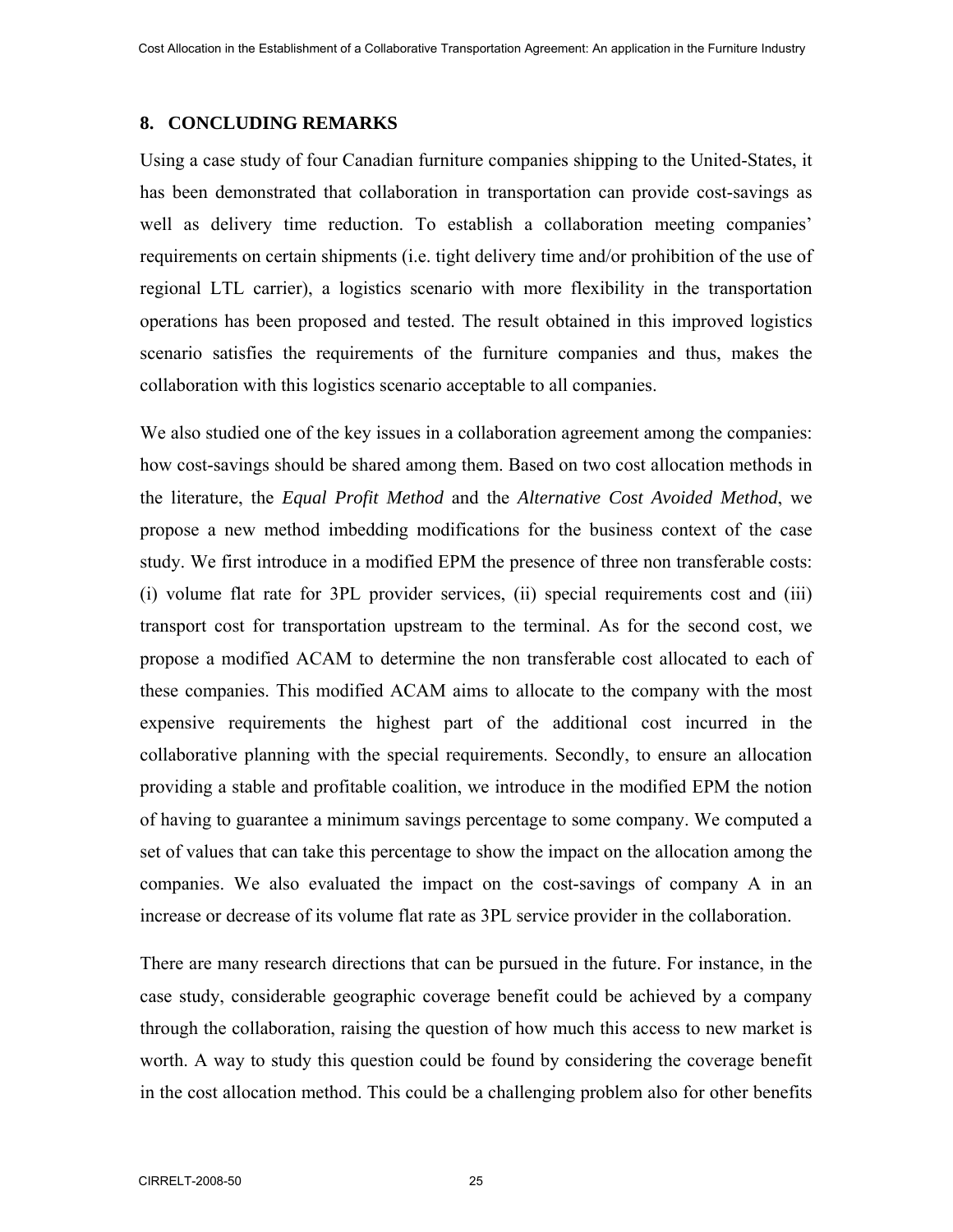from collaboration, see e.g. (Cruijssen *et al,* 2007a) for a review of papers identifying different benefits.

Typically, the decision on the savings distribution among the companies is determined simultaneously with the decision on which coalitions can be expected to form (Greenberg, 1994). In the paper, the approach chosen to address these two issues simultaneously is static, i.e. we expected that the *grand coalition* would be formed according to the negotiated minimum savings and remain unchanged. This approach is justifiable considering the high transaction costs of implementing such a collaboration. (Macho-Stadler *et al,* 2006) note that the transaction costs seem to increase with the number of companies involved. However, these two issues should be addressed using a more dynamic approach allowing modifications to the coalition as time goes by.

Like almost all case studies of horizontal cooperation in the literature, the current study follows a deterministic approach. Of course, as discussed in (Cruijssen *et al,* 2007b), this approach presents the disadvantage of not tackling uncertainty in the planning that comes from events which are inherent to the transportation domain (e.g. traffic congestion, bad weather, longer delays at the docks, unavailability of a shipment). Following an undeterministic approach in the collaborative planning would allow an analysis of the impacts of uncertainty events on the results of e.g. different logistics scenarios or if a new company joins the coalition.

In the case study, company A wants to bring all companies into its coalition. From the year 2000 to around 2004, the volume shipped by company A was greater than the total actual volume of all companies. Consequently, company A wants to reach this volume as closely as possible and adds new companies in a second phase, to the limit of its capacities (i.e. warehousing and reception/shipping docks). However, the issues on the optimal size of the coalition, for all players of the coalition or only a subset, should be addressed. Moreover, in a context of transportation such as in the case study, this issue should be addressed according to delivery regions instead of only on a company basis. This geographic perspective would allow adding to the collaborative planning the shipments of a new company only in regions with transport capacity to fulfill.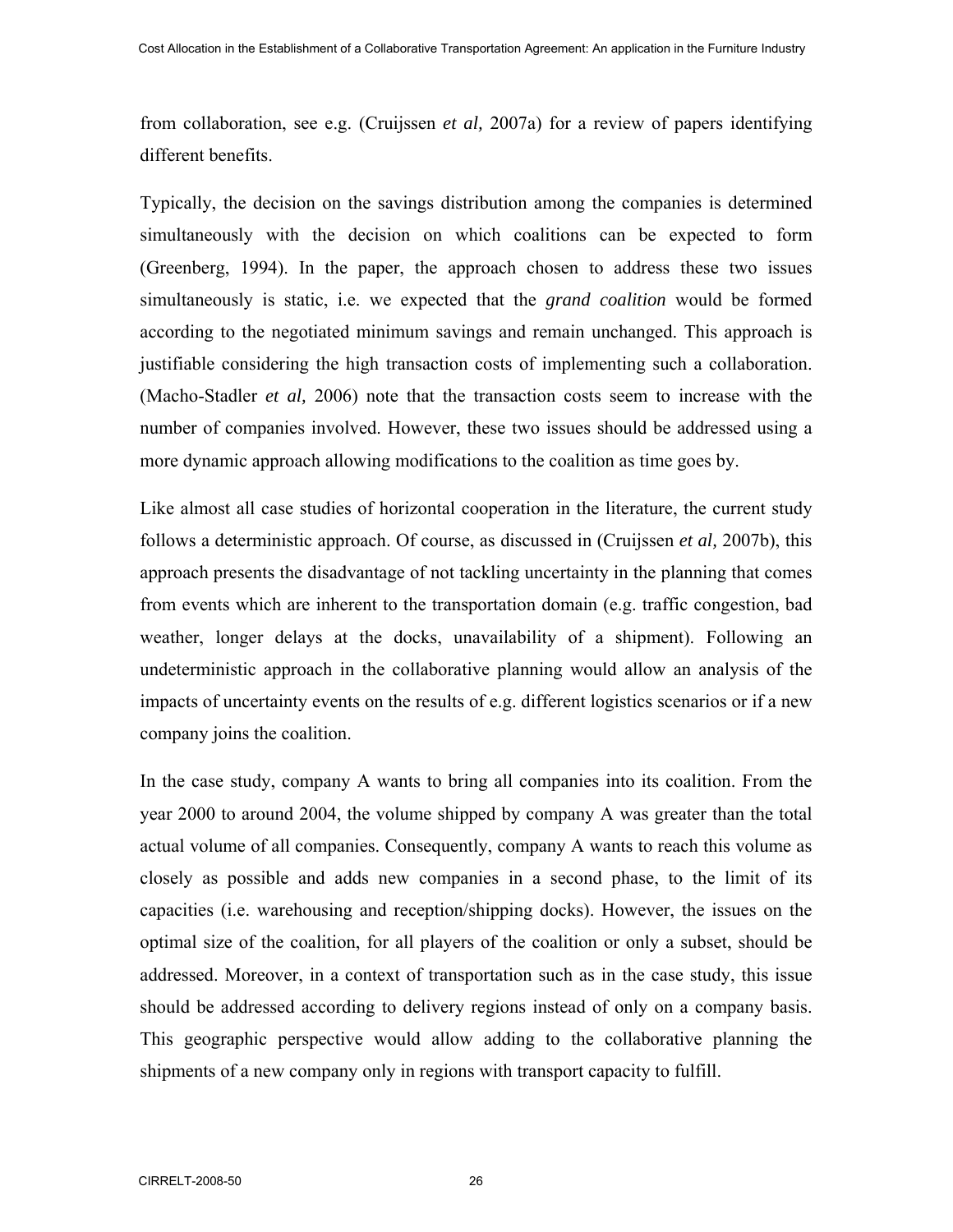Economics does provide a rich understanding of the fundamentals behind these issues, the next step is to validate the knowledge in fieldwork.

### **Acknowledgments**

The authors wish to thank Philippe Marier of FORAC Research Consortium, Charles Doucet of the Quebec Furniture Manufacturers Association and the project leaders in the four furniture companies of the case study for their contribution to this work. Also, the authors wish to acknowledge the financial support of the Natural Sciences and Engineering Research Council of Canada and the private and public partners of the FORAC Research Consortium.

# **References**

ALK Technologies (2007). *PC\*MILER - Spreadsheets - User's manual*. ALK Technologies.

Archambault, G., Carle, D., Caron. M. and R. Vézina (2006). *The furniture manufacturer of the future - executive summary* [In French]. FPInnovations-Forintek. FPInnovations-Forintek: Quebec.

Audy, J.-F. and S. D'Amours (2008). Impact of benefit sharing among companies in the implantation of a collaborative transportation system – An application in the furniture industry. In: Camarinha-Matos, L. and Picard, W., (eds). *IFIP International Federation for Information Processing, Volume 283, Pervasive Collaborative.* Networks. Springer : Boston, pp 519-532.

Bahrami, K. (2002). Improving supply chain productivity through horizonal cooperation – the case of cusumer goods manufacturers. In: Seuring, S. and Goldbach, M. (eds). *Cost Management in Supply Chains*. Physica Verlag: New York, pp 213-232.

Brown, G.G. and D. Ronen (1997). Consolidation of customer orders into truckloads at a large manufacturer. *The Journal of the Operational Research Society* 48 (8): 779-785.

Caputo, A.C., Fratocchi, L. and P.M. Pelagagge (2005). A framework for analyzing longrange direct shipping logistics. *Industrial Management and Data Systems* 105 (7): 876- 899.

Cruijssen, F., Dullaert, W. and H. Fleuren (2007a). Horizontal cooperation in transport and logistics: a literature review. *Transportation Journal* 46 (3): 22-39.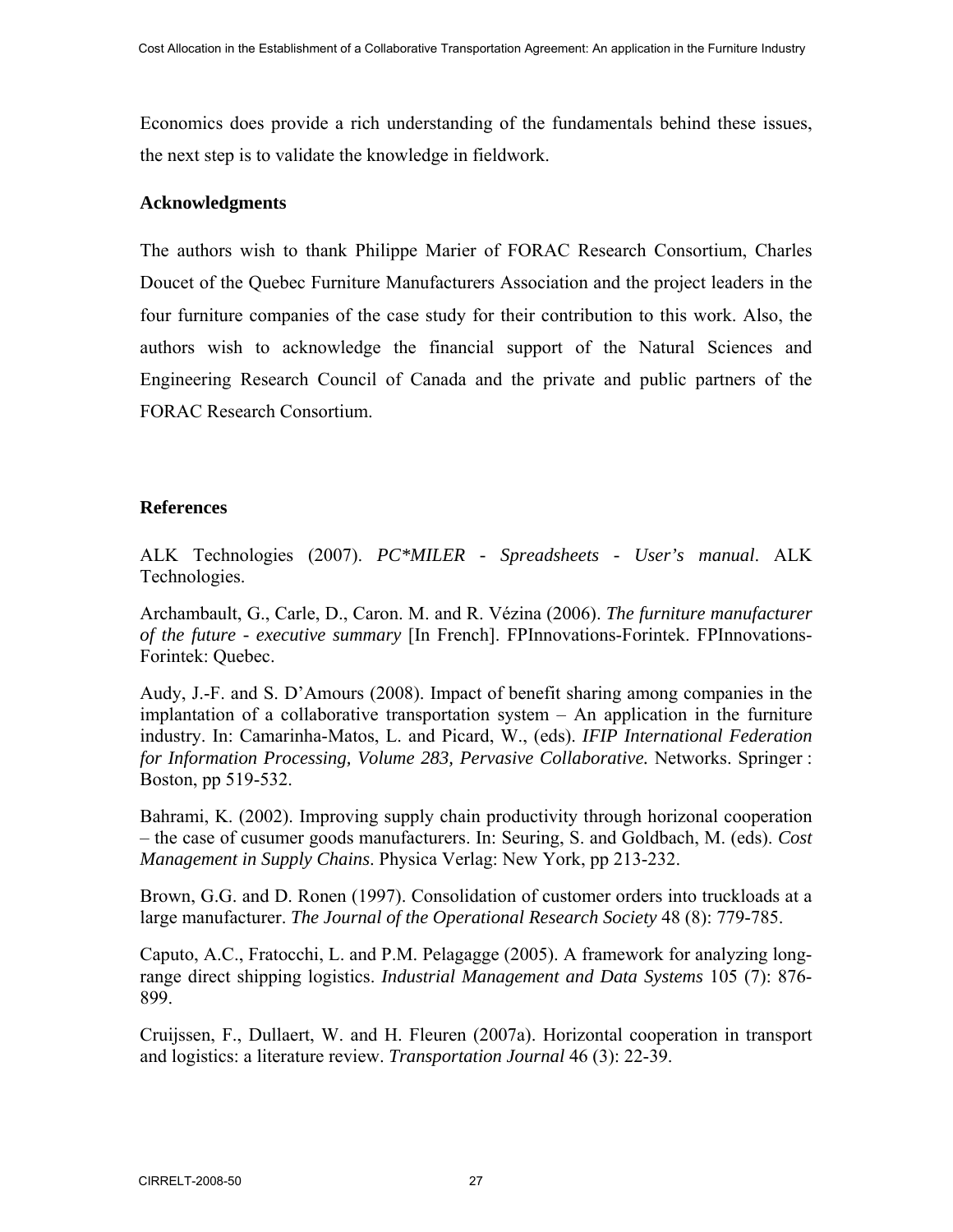Cruijssen, F., Bräysy, O., Dullaeert, W., Fleuren, H. and M. Salomon (2007b). Joint route planning under varying market conditions. *International Journal of Physical Distribution and Logistics Management* 37 (4): 287-304.

Ergun, O., Kuyzu, G., and M. Savelsbergh (2007). Reducing truckload transportation costs through collaboration. *Transportation Science* 41 (2): 206-221.

Frisk, M., Jörnsten, K., Göthe-Lundgren, M. and M. Rönnqvist (2006). *Cost allocation in collaborative forest transportation*. Norwegian School of Economics and Business Administration, Discussion paper No. 15. NHH Department of Finance and Management Science: Bergen.

Greenberg, J (1994). Coalition structures. In: Aumann, R.J. and Hart, S. (eds). *Handbook of Game Theory with Economic Applications*. North-Holland: Amsterdam, pp 1305-1337.

Hadjdukavá, J. (2006). Coalition formation games: a survey. *International Game Theory Review* 8 (4): 613-641.

IC (2008). Trade Data Online, requests on NAICS based code #337. Industry Canada, Government of Canada. Available from: http://www.ic.gc.ca/, accessed 25 January 2008.

ILOG (2008). *ILOG OPL Development Studio 6.0 - User's manual*. ILOG.

ITA (2008). TradeStats Express, requests on NAICS based code #337. International Trade Administration, Department of Commerce, United States of America. Available from: http://trade.gov/index.asp, accessed 25 January 2008.

Klincewicz, J.G. and M.B. Rosenwein (1997). Planning and Consolidating Shipments from a Warehouse. *The Journal of the Operational Research Society* 48 (3): 241-246.

Kuo, C.-C. and F. Soflarsky (2003). An automated system for motor carrier selection, *Industrial Management and Data Systems* 103 (7): 533-539.

le Blanc, H. M., Cruijssen, F., Fleuren, H. A. and M.B.M. de Koster (2007). Factory gate pricing: an analysis of the Dutch retail distribution. *European Journal of Operational Research* 174 (3): 1950-1967.

Lieb, R. and J. Miller, 2002. The use of third-party logistics services by large US manufacturers, the 2000 survey. *International Journal of Logistics Research and Applications* 5(1): 1-12.

Macho-Stadler, I., Pérez-Castrillo, D. and N. Porteiro (2006). Sequential formation of coalitions through bilateral agreements in a Cournot setting. *International Journal of Game Theory* 34 (2): 207-228.

MEDIE (2007). *Profile of the Quebec furniture industry* [In French]. Ministry of Economic Development, Innovation and Exportation, Government of Quebec. Government of Quebec: Quebec.